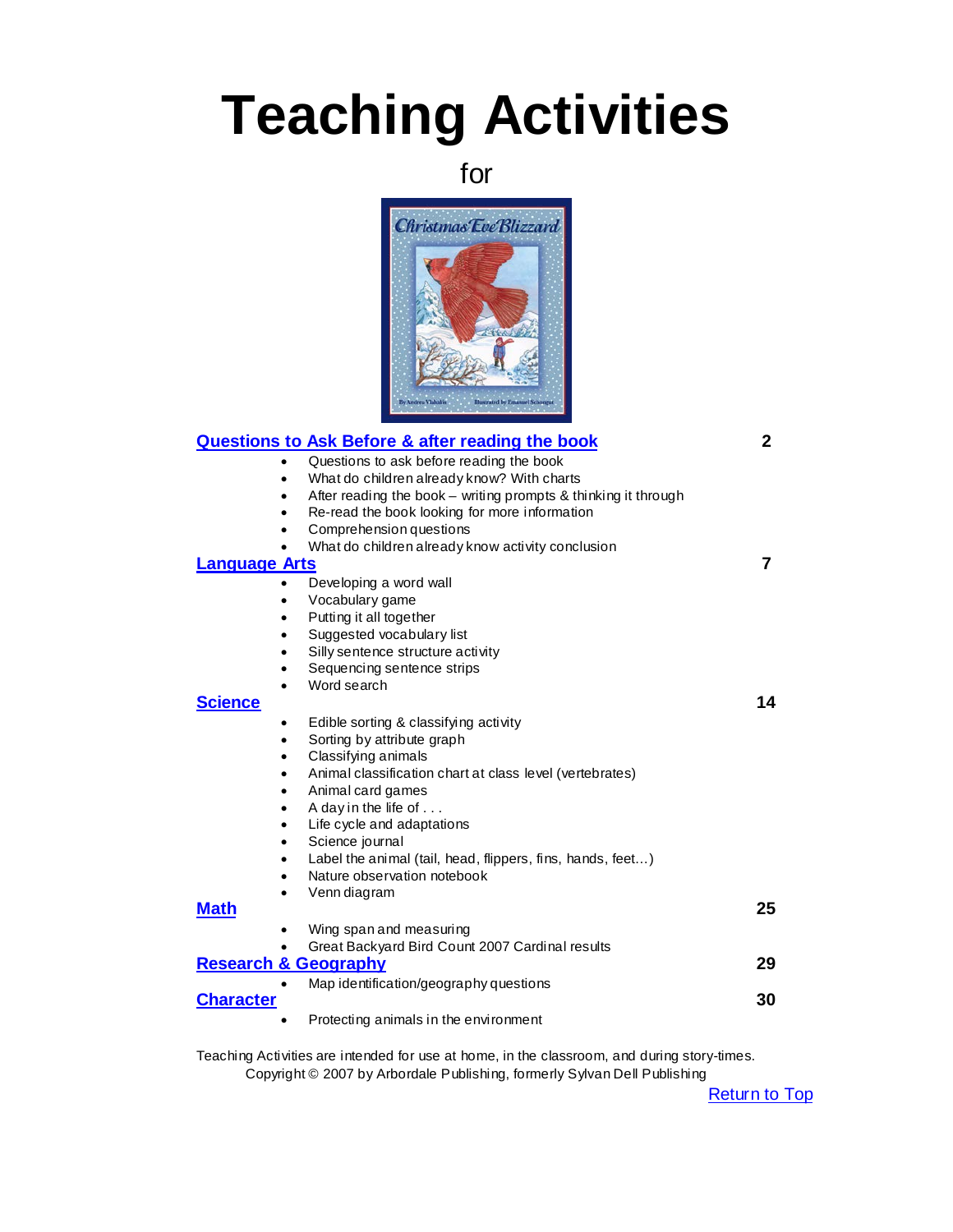# <span id="page-1-0"></span>**Questions to ask children before reading the book**

- What do you think the book is about by looking at the cover? (or one or two of the inside illustrations) *Sometimes it is easy to tell from the cover, other times it is not.*
- What kind of bird is on the cover and what is it doing?
- What is the boy doing?
- What time of year do you think it is?

# **What do children already know?**

- Young children are naturally inquisitive and are sponges for information. The whole purpose of this activity is to help children verify the information they know (or think they know) and to get them thinking "beyond the box" about a particular subject.
- The children should write down their "concepts" (or adults for them if the children are not yet writing) on the provided chart found on the next page.
- Use the questions to get children thinking about what they already know. Feel free to add more questions or thoughts according to the child(ren) involved.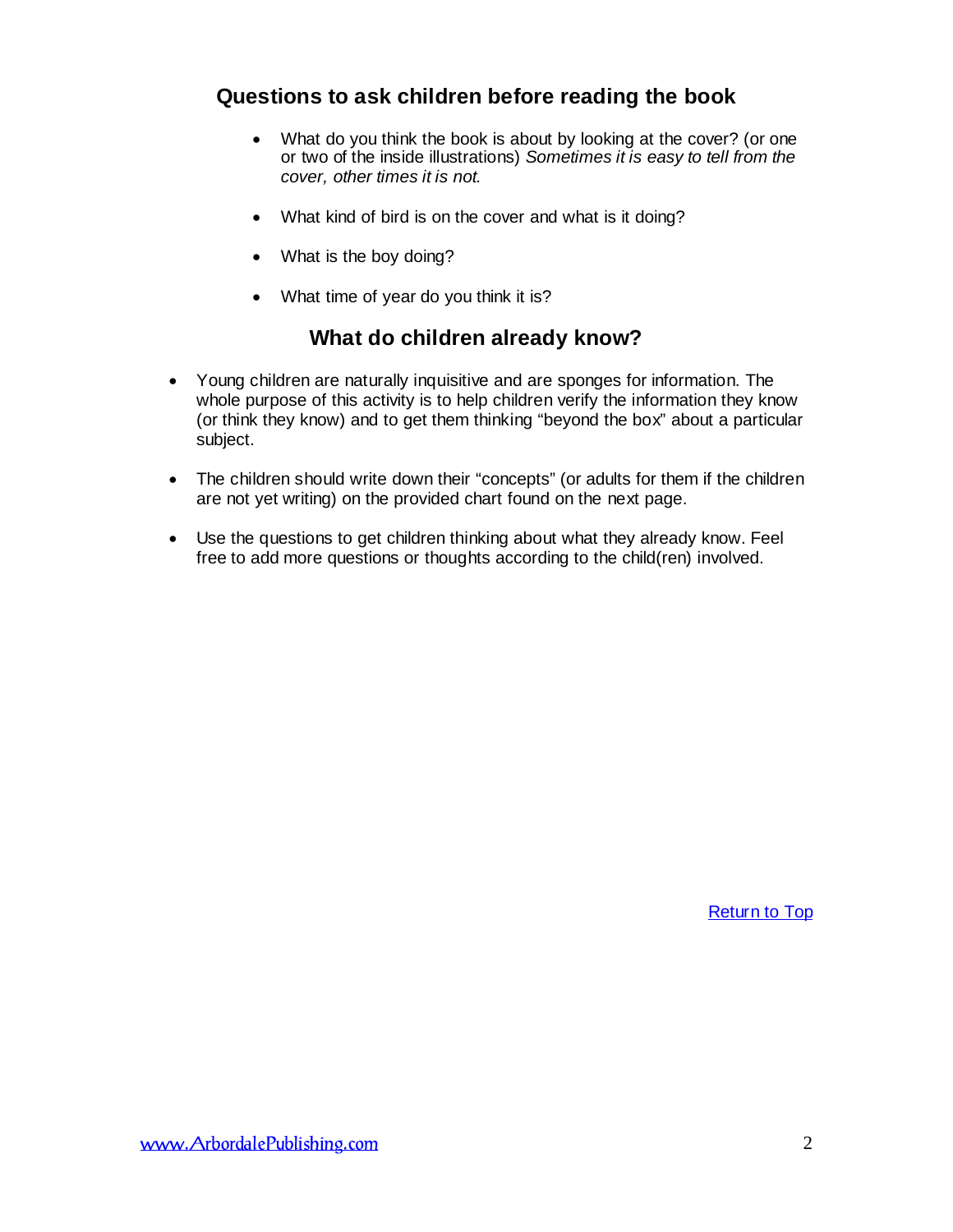# **What do children already know—activity chart**

Ask children to write down what they think they know before reading the book. If the information is verified while reading the book, check "yes." If the information is wrong, mark "no" and cross it off. Write the correct information in another section, below. Make a note of how you verify the information.

| What do I think I know?                                                                              | <b>Yes</b> | No | <b>Verified</b>                                            |
|------------------------------------------------------------------------------------------------------|------------|----|------------------------------------------------------------|
| What do many birds do in winter?                                                                     |            |    | <b>Text</b><br>Illustration<br>Info in FCM<br>Other        |
| How do birds stay warm?                                                                              |            |    | <b>Text</b><br>Illustration<br>Info in FCM<br>Other        |
| Do all birds migrate?                                                                                |            |    | <b>Text</b><br><b>Illustration</b><br>Info in FCM<br>Other |
| True or false: both the male and female cardinals<br>are bright red.                                 |            |    | <b>Text</b><br><b>Illustration</b><br>Info in FCM<br>Other |
| True or false: birds are born from eggs.                                                             |            |    | Text<br>Illustration<br>Info in FCM<br>Other               |
| True or false: if a baby bird looks like it has fallen<br>out of a tree, it must have a broken wing. |            |    | Text<br>Illustration<br>Info in FCM<br>Other               |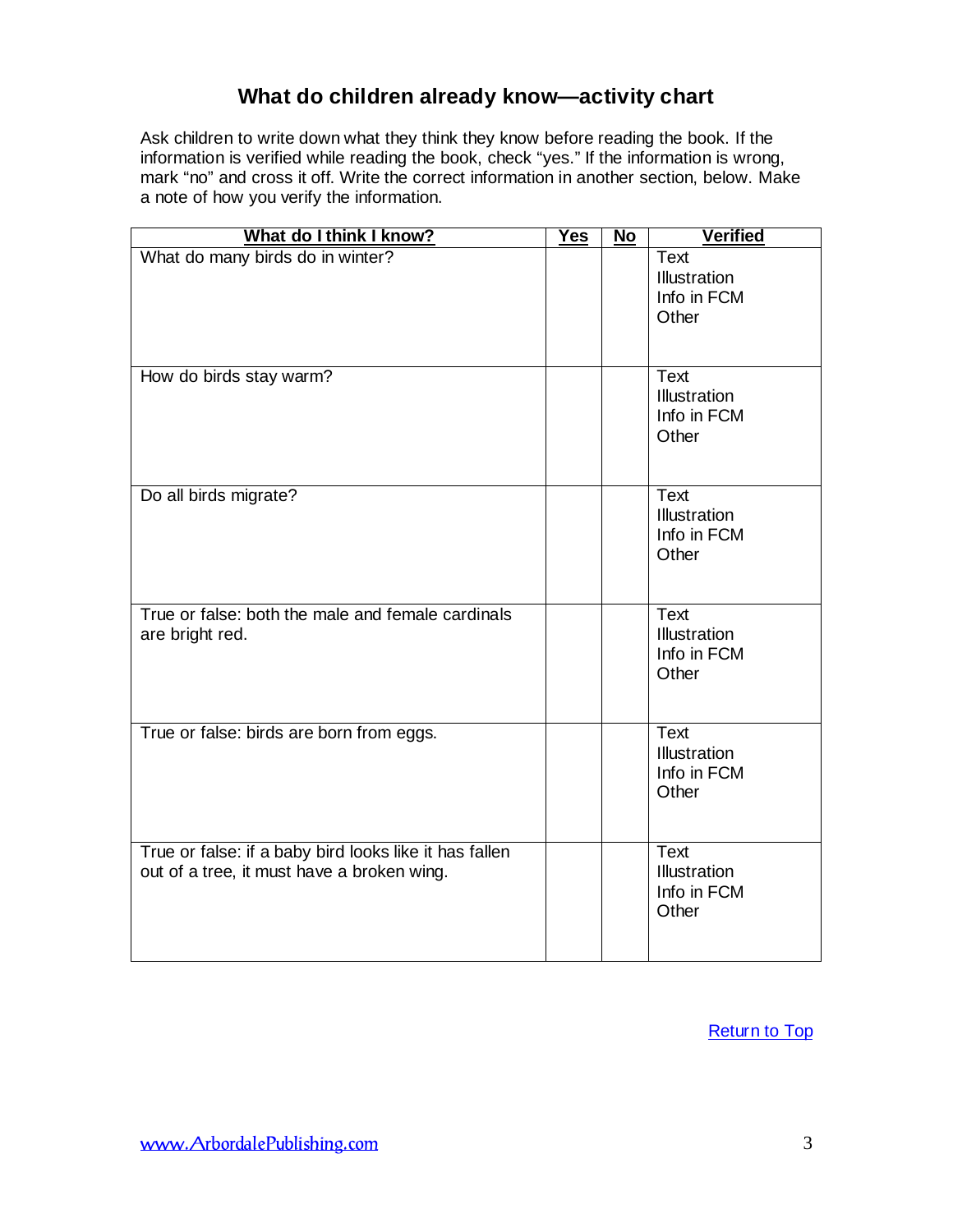| What do I think I know? | <b>Yes</b> | $\overline{\text{No}}$ | <b>Verified</b>                                     |
|-------------------------|------------|------------------------|-----------------------------------------------------|
|                         |            |                        | <b>Text</b><br>Illustration<br>Info in FCM<br>Other |
|                         |            |                        | <b>Text</b><br>Illustration<br>Info in FCM<br>Other |
|                         |            |                        | Text<br>Illustration<br>Info in FCM<br>Other        |
|                         |            |                        | Text<br>Illustration<br>Info in FCM<br>Other        |
|                         |            |                        | Text<br>Illustration<br>Info in FCM<br>Other        |
|                         |            |                        | Text<br>Illustration<br>Info in FCM<br>Other        |
|                         |            |                        | Text<br>Illustration<br>Info in FCM<br>Other        |
|                         |            |                        | <b>Text</b><br>Illustration<br>Info in FCM<br>Other |

# **Use this chart for any other thoughts the children might have.**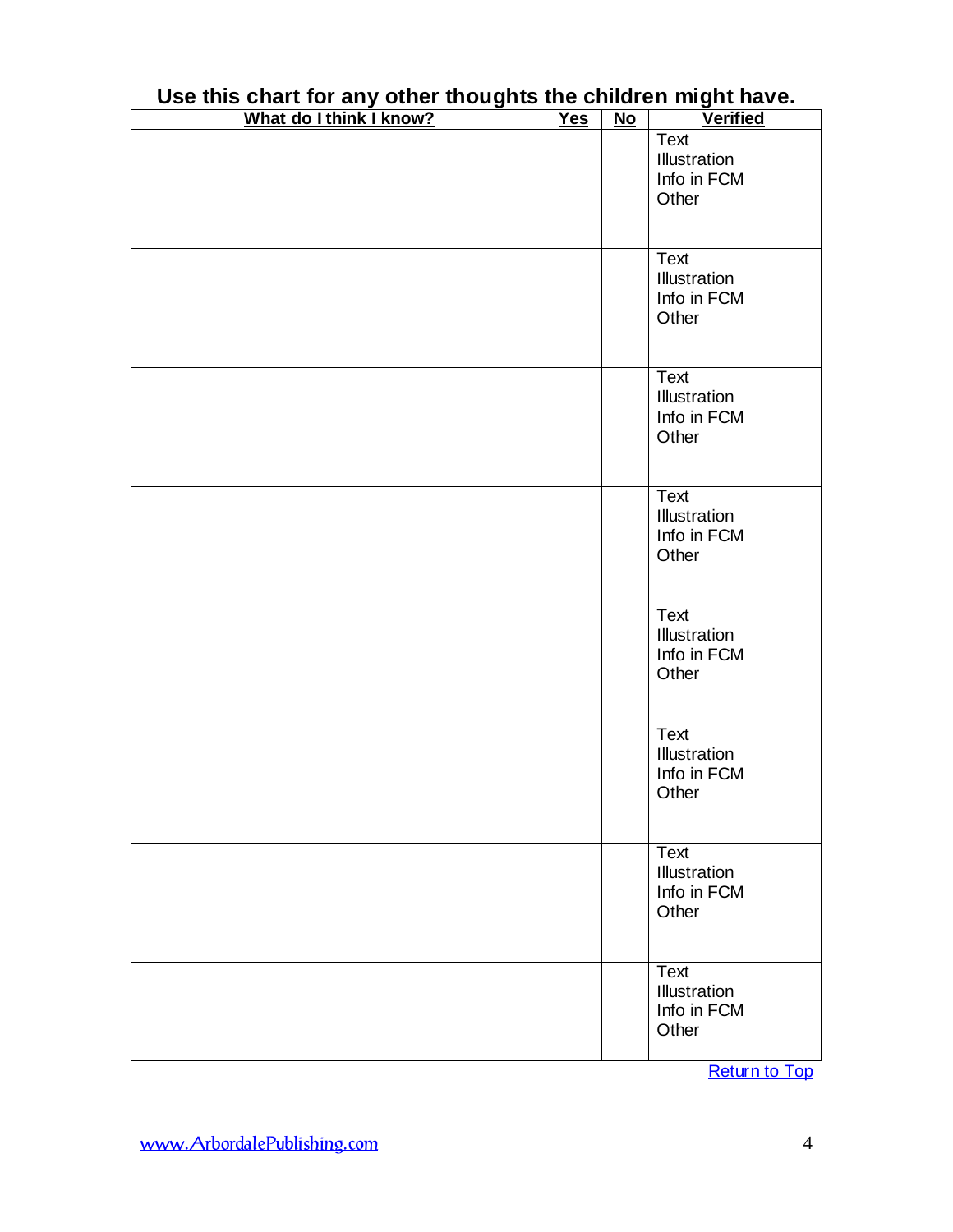# **After reading the book – writing prompts & thinking it through**

- Did the cover "tell" you what the book was about?
- If not, how does the illustration on the front relate to the story?
- Draw your own cover
- Write a song
- Can you think of another title for the book?
- What other animals did the illustrator hide in the art?
- Write a different ending to the story
- What would have happened if the grandfather had not helped Nicholas care for the bird?

# **Re-read the book looking for more information**

Go back and re-read the book studying each page carefully.

- What, if any, facts are mentioned in the text?
- What can be seen or inferred from the illustrations that is not or are not mentioned in the text?
- What, if anything, can be inferred from the text?
- Pause during second readings and ask the child(ren) if they remember what happens next.
- What would happen if a character did something different or if something different happened to the character? Would it/could it change the story?

# **Comprehension Questions**

- What was Nicholas worried about? Why?
- What was the tree that the grandfather wanted Nicholas to think about?
- What did Nicholas see out the window?
- What caused the bird to fall?
- Was it easy for Nicholas to reach the bird? Why or why not?
- What did Nicholas and his grandfather do to help the bird?
- What was the first thing Nicholas did on Christmas morning?
- What happened every year after that?
- Who came to see it?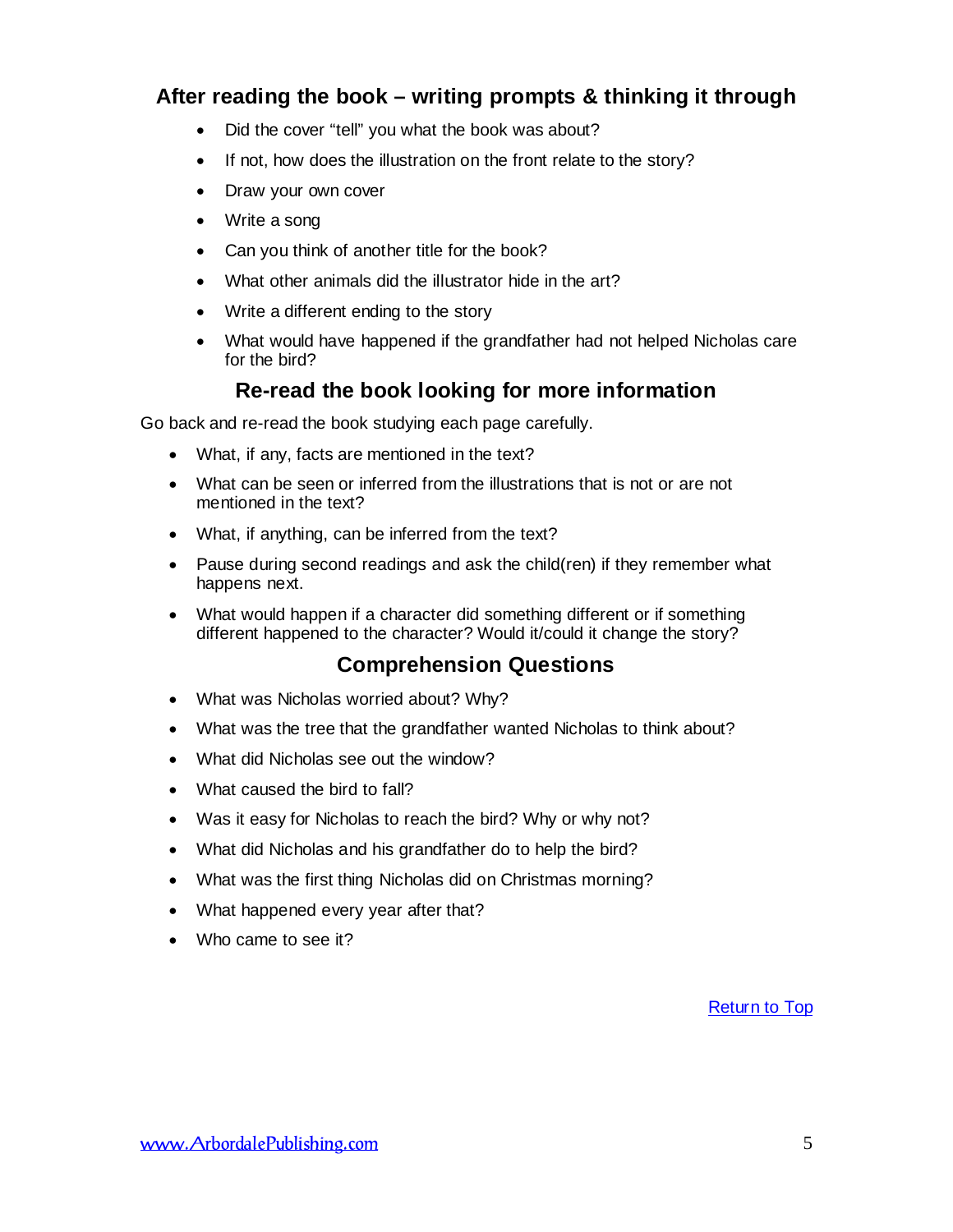# **What do children already know—activity conclusion**

- Do the children have any more questions about cardinals or blizzards? If so, write them down on the chart.
- Identify whether the information was verified and how.
- If the concept is correct, make a note of how the information was confirmed (illustration, in text, in fun fact notes)
- If the concept was not correct, what IS the correct information with above confirmation notes as above.
- If the concept was neither confirmed nor denied, look the information up in a reliable source and note where it was confirmed.
- Wrap it all up by adding notes with new information that they learned either through the reading or the research while looking up something else.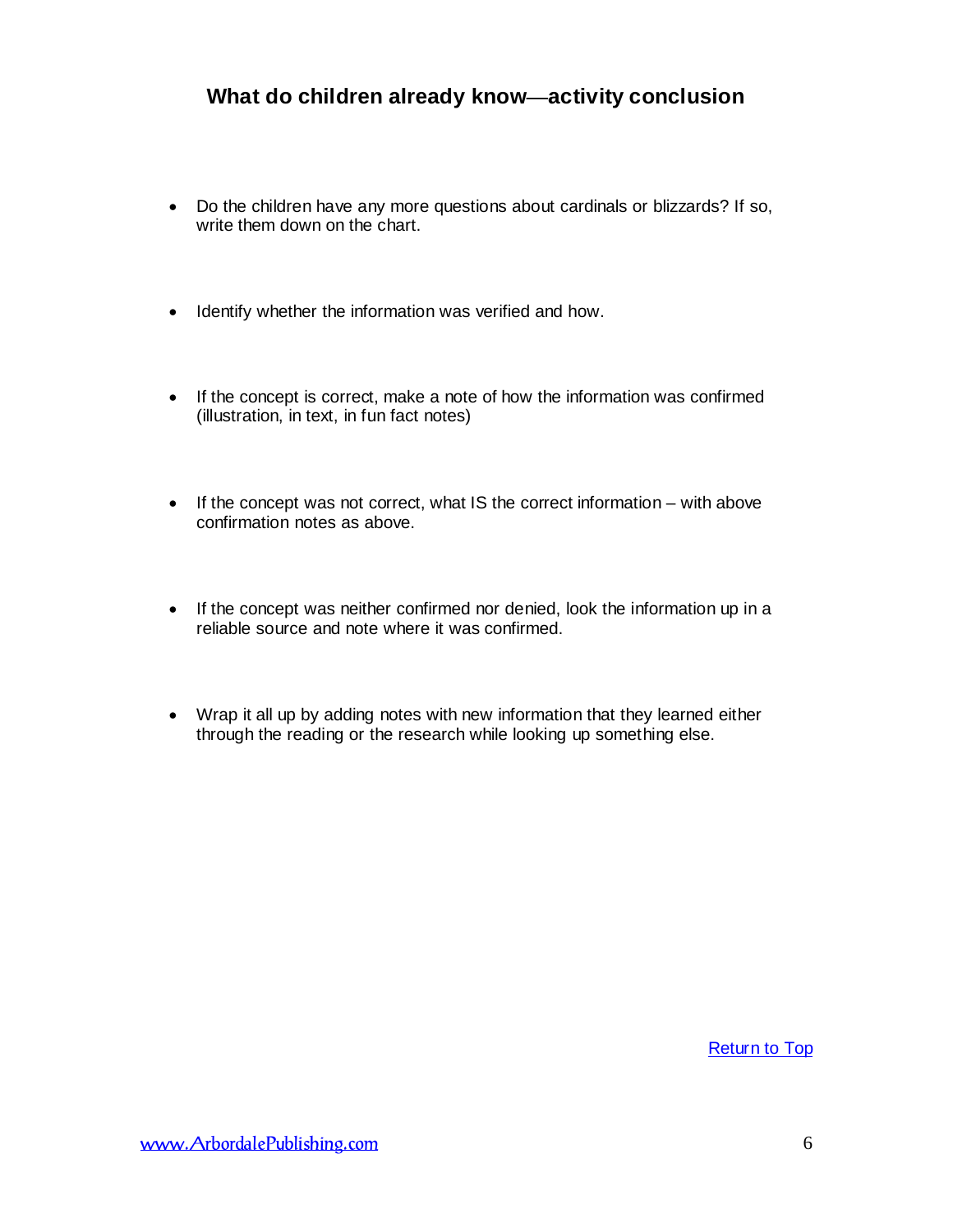# **Language Arts**

# **Developing a vocabulary "word wall"**

<span id="page-6-0"></span>If using the book as a way to introduce a topic or subject, this is also a great way to introduce subject-related vocabulary words. If you don't have the time (or the inclination) to develop the word wall by playing the Vocabulary Game (below), we have provided a vocabulary list for you.

Vocabulary words for the "word wall" may be written on index cards, on a poster board, or on a chalk board. If writing on poster board or chalk board, you might want to sort into noun, verbs, etc. right away to save a step later. Leaving the words posted (even on a refrigerator at home) allows the children to see and think about them frequently.

# **Vocabulary game**

This activity is designed to get children thinking of vocabulary words which will then be used as the beginning vocabulary list for a science lesson.

Select an illustration and give children a specific length of time (five minutes?) to write down all the words the children can think of about the particular subject. *If you do not have classroom sets of the book, it is helpful to project an illustration on a white board. Check Web site [\(www.ArbordalePublishing.com\)](http://www.arbordalepublishing.com/) for book "previews" that may be used for this purpose.*

Their word list should include anything and everything that comes to mind, including nouns, verbs and adjectives. At the end of the time period, have each child take turns reading a word from his/her list. If anyone else has the word, they do nothing. If however, they are the only one with the word, they should circle it. While reading the list, one person should write the word on a flashcard or large index card and post it on a bulletin board or wall.

At the end, the child with the most words circled "wins." And you have a start to your science vocabulary list. *Note if children use an incorrect word, this is a good time to explain the proper word or the proper usage.*

# **Putting it all together**

The following activities may be done all together or over a period of several days.

- Continue to add words to the vocabulary list as children think of them.
- Sort vocabulary words into nouns, verbs, adjectives, etc. and write what it is on the back of the card. When the cards are turned over, all you will see is "noun," etc. *(These can then be used to create silly sentences, below)*
- Now sort the vocabulary words into more specific categories. For example, nouns can be divided into plants, animals, rocks, minerals, etc. They can be divided into living/non-living, or into habitat-related words.
- Have children create sentences using their vocabulary words. Each sentence could be written on a separate slip of paper.
- Have children (individually or in small groups) sort and put sentences into informative paragraphs or a story.
- Edit and re-write paragraphs into one informative paper or a story.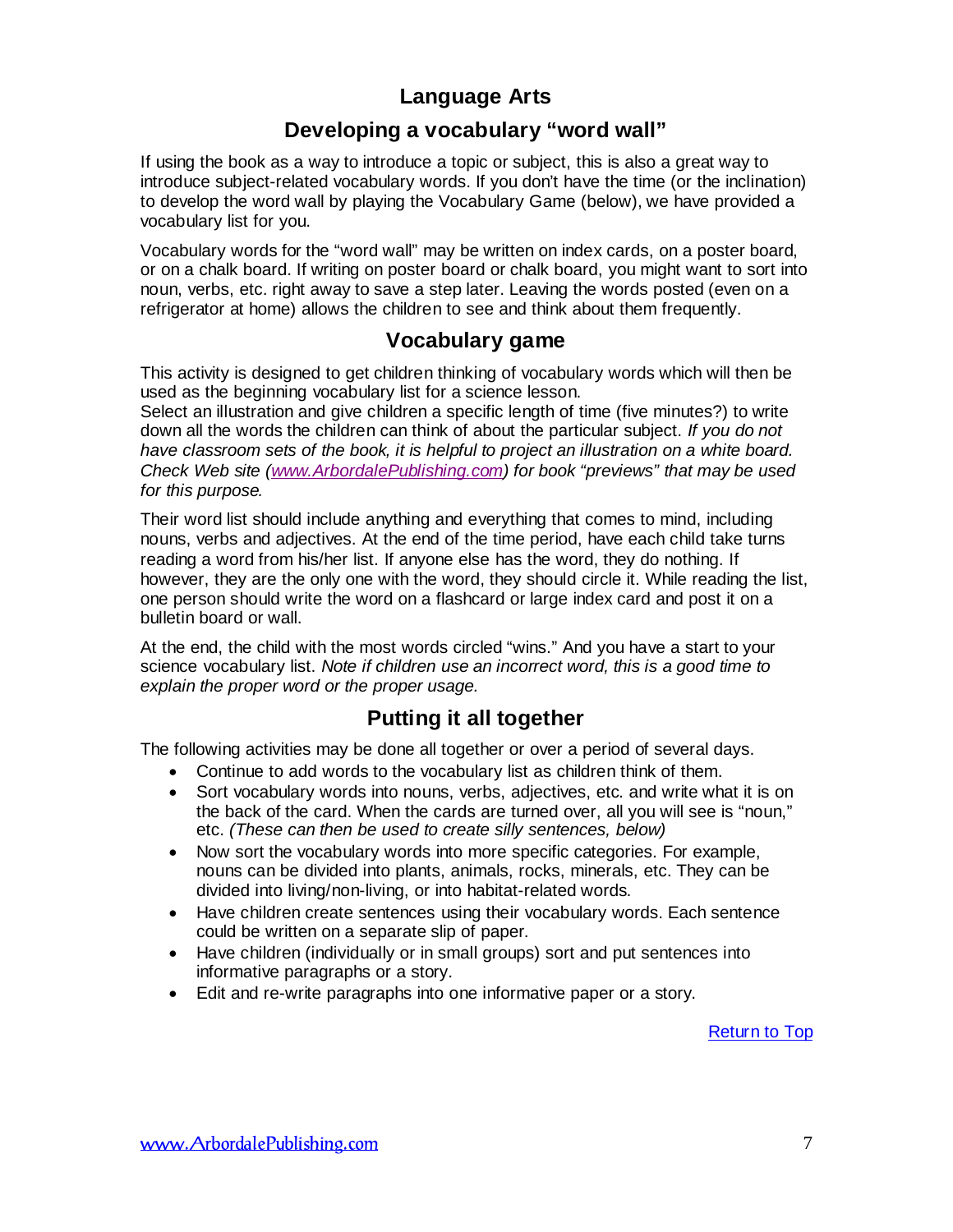

# **Suggested vocabulary list**

| nouns           | verbs   | adjectives |
|-----------------|---------|------------|
| animals         | build   | bright     |
| apple tree      | feed    | cold       |
| babies          | fell    | red        |
| bird            | fly     | windy      |
| blizzard        | migrate |            |
| cage            | sits    |            |
| cardinal        | sleep   |            |
| egg<br>feathers |         |            |
| female          |         |            |
| hatchlings      |         |            |
| male            |         |            |
| nest            |         |            |
| snow            |         |            |
|                 |         |            |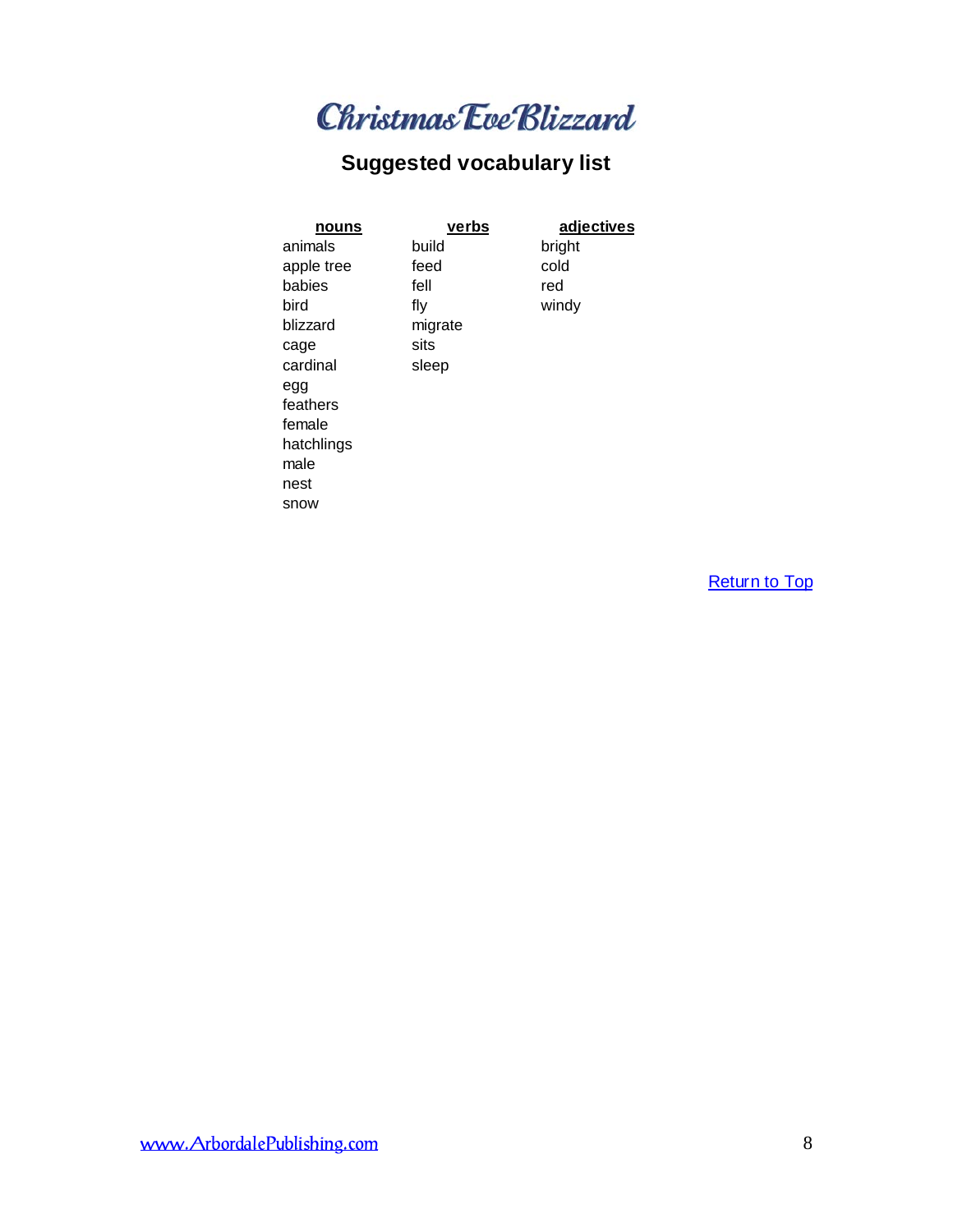Christmas Eve Blizzard

### **Silly sentence structure activity**

This is a fun activity that develops both an understanding of sentence structure and the science subject. Use words from the "word wall" to fill in the blanks. After completing silly sentences for fun, have children try to fill in the proper words by looking for the information in the book.

| Birds are the only $\frac{1}{\sqrt{1-\frac{1}{\sqrt{1-\frac{1}{\sqrt{1-\frac{1}{\sqrt{1-\frac{1}{\sqrt{1-\frac{1}{\sqrt{1-\frac{1}{\sqrt{1-\frac{1}{\sqrt{1-\frac{1}{\sqrt{1-\frac{1}{\sqrt{1-\frac{1}{\sqrt{1-\frac{1}{\sqrt{1-\frac{1}{\sqrt{1-\frac{1}{\sqrt{1-\frac{1}{\sqrt{1-\frac{1}{\sqrt{1-\frac{1}{\sqrt{1-\frac{1}{\sqrt{1-\frac{1}{\sqrt{1-\frac{1}{\sqrt{1-\frac{1}{\sqrt{1-\frac{1}{\sqrt{1-\frac{$ |      |      |  |
|-------------------------------------------------------------------------------------------------------------------------------------------------------------------------------------------------------------------------------------------------------------------------------------------------------------------------------------------------------------------------------------------------------------------|------|------|--|
|                                                                                                                                                                                                                                                                                                                                                                                                                   |      |      |  |
| A male Northern __________ is usually recognized by bright,                                                                                                                                                                                                                                                                                                                                                       |      |      |  |
| adjective coloring.                                                                                                                                                                                                                                                                                                                                                                                               | noun |      |  |
| The female ______________s on the ______________ and the male                                                                                                                                                                                                                                                                                                                                                     |      |      |  |
| verb<br>brings her food.                                                                                                                                                                                                                                                                                                                                                                                          |      | noun |  |
| noun                                                                                                                                                                                                                                                                                                                                                                                                              |      |      |  |
| noun                                                                                                                                                                                                                                                                                                                                                                                                              |      |      |  |
| Cardinals ______________ short distances.<br>verb                                                                                                                                                                                                                                                                                                                                                                 |      |      |  |
| Birds need a place to __________ and ________ nests.                                                                                                                                                                                                                                                                                                                                                              |      |      |  |
|                                                                                                                                                                                                                                                                                                                                                                                                                   |      |      |  |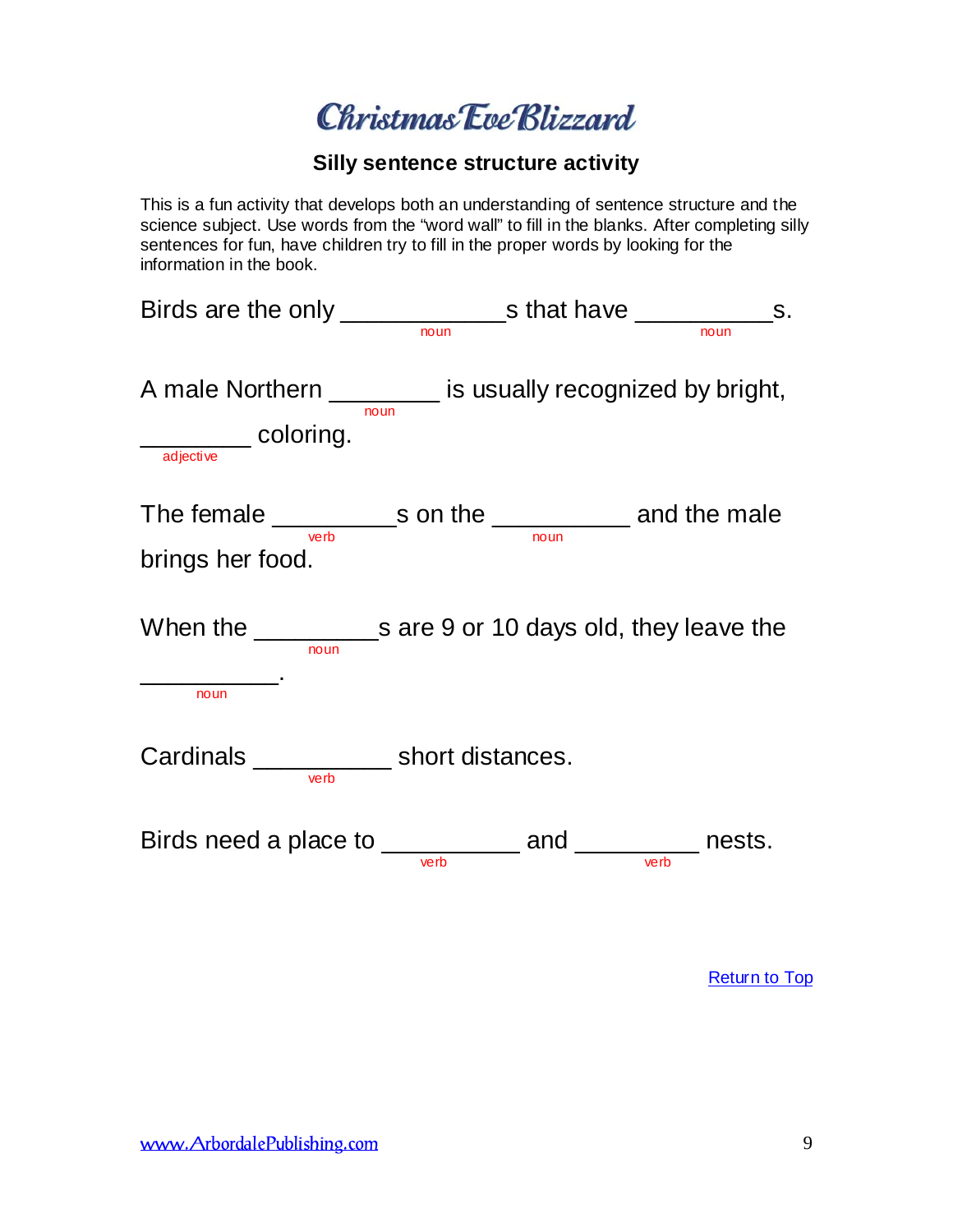# *Christmas Eve Blizzard*

Sequence sentence strips

Preparation: Cut into sentence strips, laminate if desired, and place in a "center." Have children put the events in order. Children may work alone or in small groups. Cards are in order but should be mixed up when cut apart.

-------------------------------------------------------------------------------------------------------------

**Nicholas saw the cardinal fall from the tree.**

-------------------------------------------------------------------------------------------------------------

**Nicholas ran out into the storm to get the bird.**

-------------------------------------------------------------------------------------------------------------

**Nicholas and his grandfather made a bird cage.**

-------------------------------------------------------------------------------------------------------------

**Nicholas put water and some birdseed in the cage for the bird.**

-------------------------------------------------------------------------------------------------------------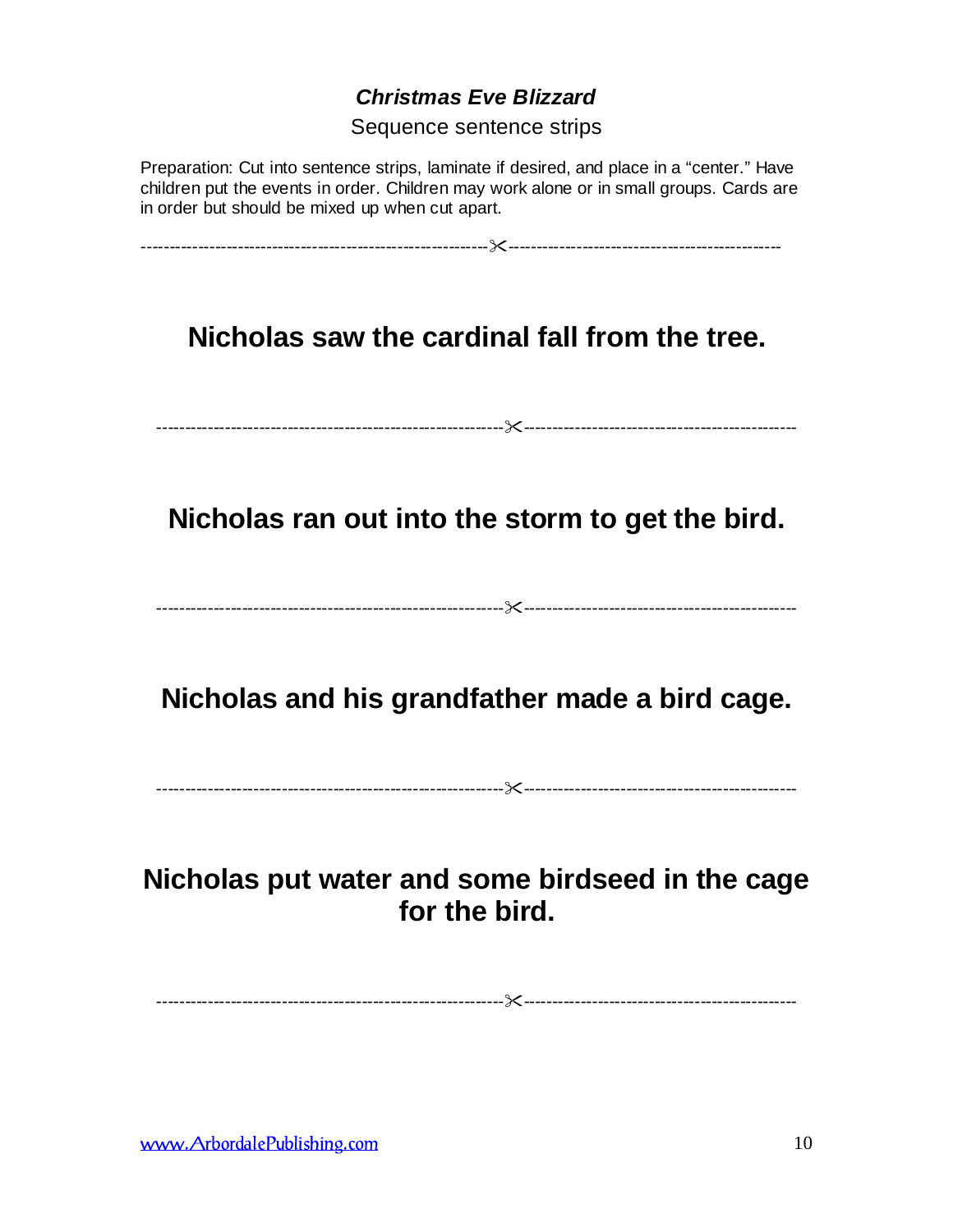| Nicholas and his grandfather finished decorating<br>the tree.             |
|---------------------------------------------------------------------------|
| Nicholas woke up on Christmas morning and<br>rushed to check on the bird. |
| Nicholas took the bird outside and let it go.                             |
| Nicholas opened his Christmas presents.                                   |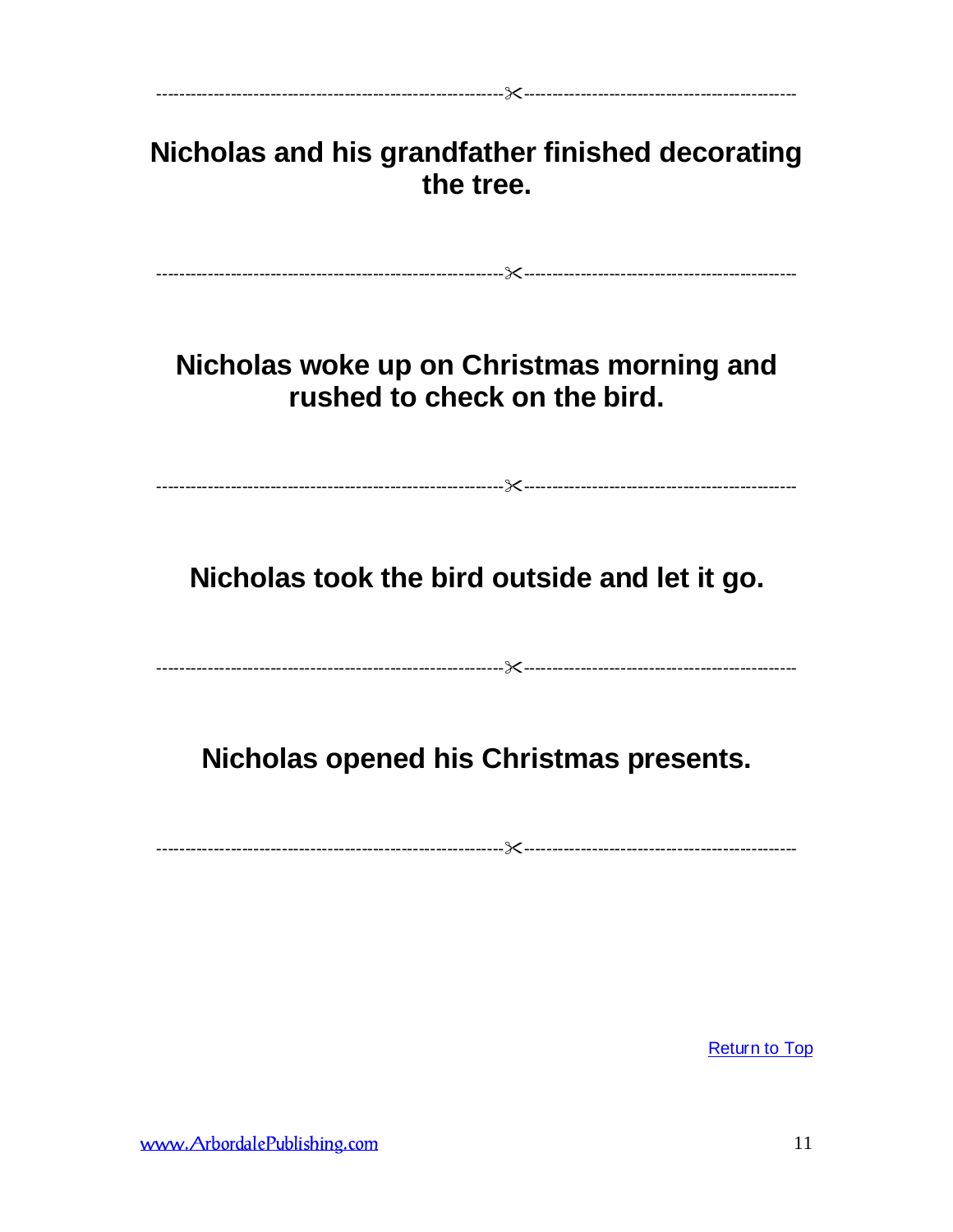# Christmas Eve Blizzard

# **Word search**

Find the hidden words. Even non-reading children can try to match letters to letters to find the words! Easy – words go up to down or left to right.

|                                    | A           | Β              | С | D | Е               | F | G           | н           |                   | J |
|------------------------------------|-------------|----------------|---|---|-----------------|---|-------------|-------------|-------------------|---|
| 1                                  | А           |                | С | A | G               | Е | Н           |             | S                 | Н |
| $\overline{2}$                     | F           | E              | A |   | Н               | E | R           | S           | A                 | A |
| 3                                  |             | A              | R | O |                 | G | U           | N           | D                 |   |
| $\overline{4}$                     | Υ           | M              | D | Κ | D               | G | Μ           | O           | B                 |   |
| 5                                  | Е           | Z              |   | U | E               | S |             | W           | U                 | Н |
| 6                                  | S           | U              | N | E | S               | Τ | G           | B           |                   |   |
| $\overline{7}$                     | B           | P              | A |   |                 | O | R           |             |                   |   |
| 8                                  | A           | B              |   |   | Z               | Z | A           | R           | D                 | N |
| 9                                  | B           |                | R | Y | N               | A | Т           | D           | O                 | G |
| 10                                 | S           | Ω              | M | A | N               | Y | E           | A           | Т                 | S |
| <b>CARDINAL</b><br><b>BLIZZARD</b> |             |                |   |   |                 |   | <b>BIRD</b> |             |                   |   |
|                                    |             | <b>MIGRATE</b> |   |   | <b>FEATHERS</b> |   |             | <b>EGGS</b> |                   |   |
|                                    | <b>NEST</b> |                |   |   | <b>BUILD</b>    |   |             | <b>FLY</b>  |                   |   |
|                                    | <b>SNOW</b> |                |   |   | <b>CAGE</b>     |   |             |             | <b>HATCHLINGS</b> |   |

For older children, identify the coordinates of the first letter in each word (number, letter).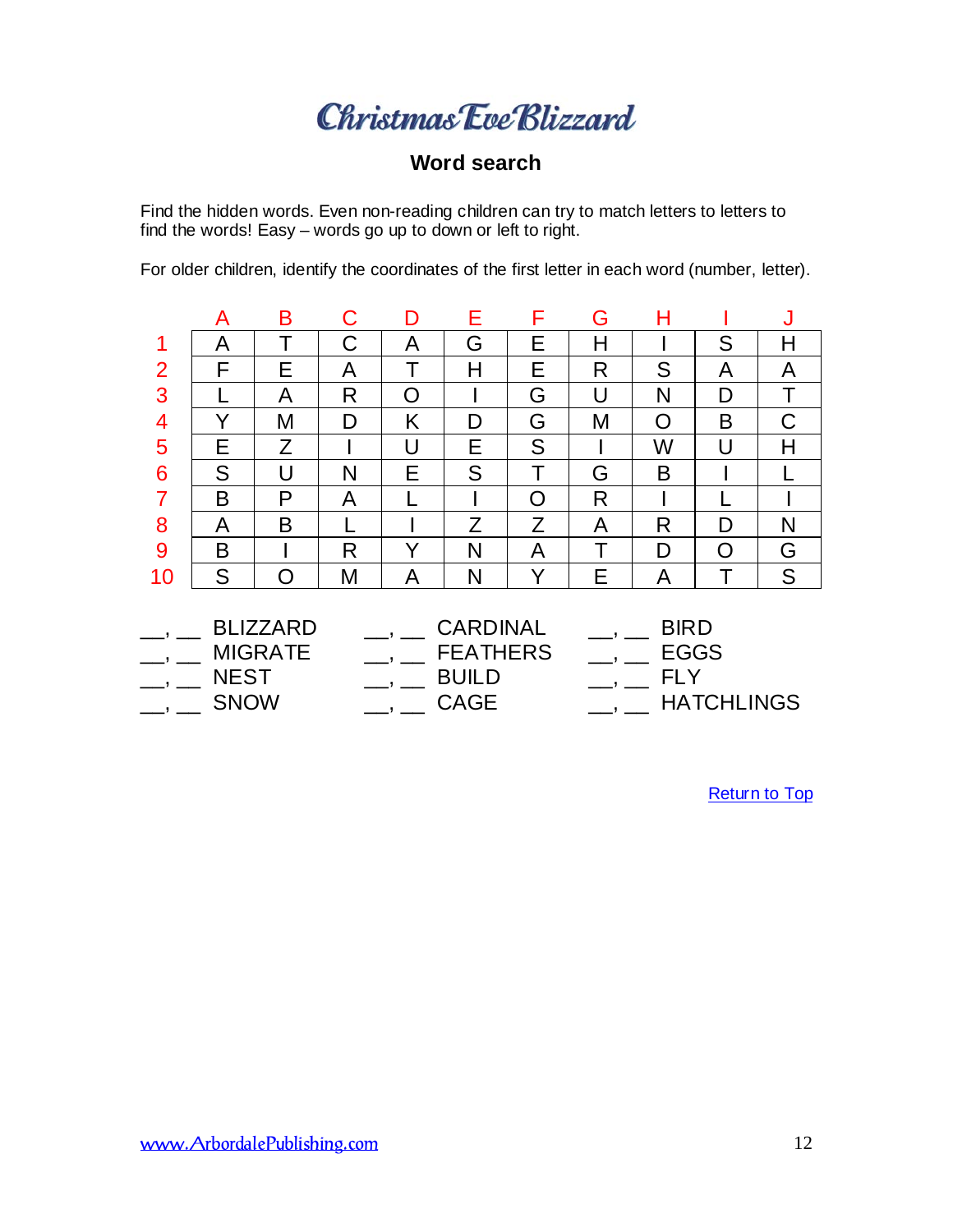# **Matching Crossword Puzzle**

Match these Spanish and English words to help solve the crossword puzzle:

- 
- 2) Very b) Cardenal<br>
3) Grandfather b) Cardenal<br>
c) Enojado
- $3)$  Grandfather<sub>——</sub><br>4) Bird
- 
- 5) Cardinal  $\frac{\ }{\ }$   $\frac{\ }{\ }$
- 
- 
- 8) Snow
- 1) Angry \_\_\_\_ a) Pequeño
	-
	-
	- d) Rojo<br>e) Nieve
	-
- 6) Red \_\_\_\_ f) Abuelo
	- g) Pájaro<br>h) Muy
	-



#### **Across:**

- 2. bird
- 4. very
- 5. cardenal
- 7. nieve

#### **Down:**

- 1. red
- 2. little
- 3. enojado
- 6. Grandfather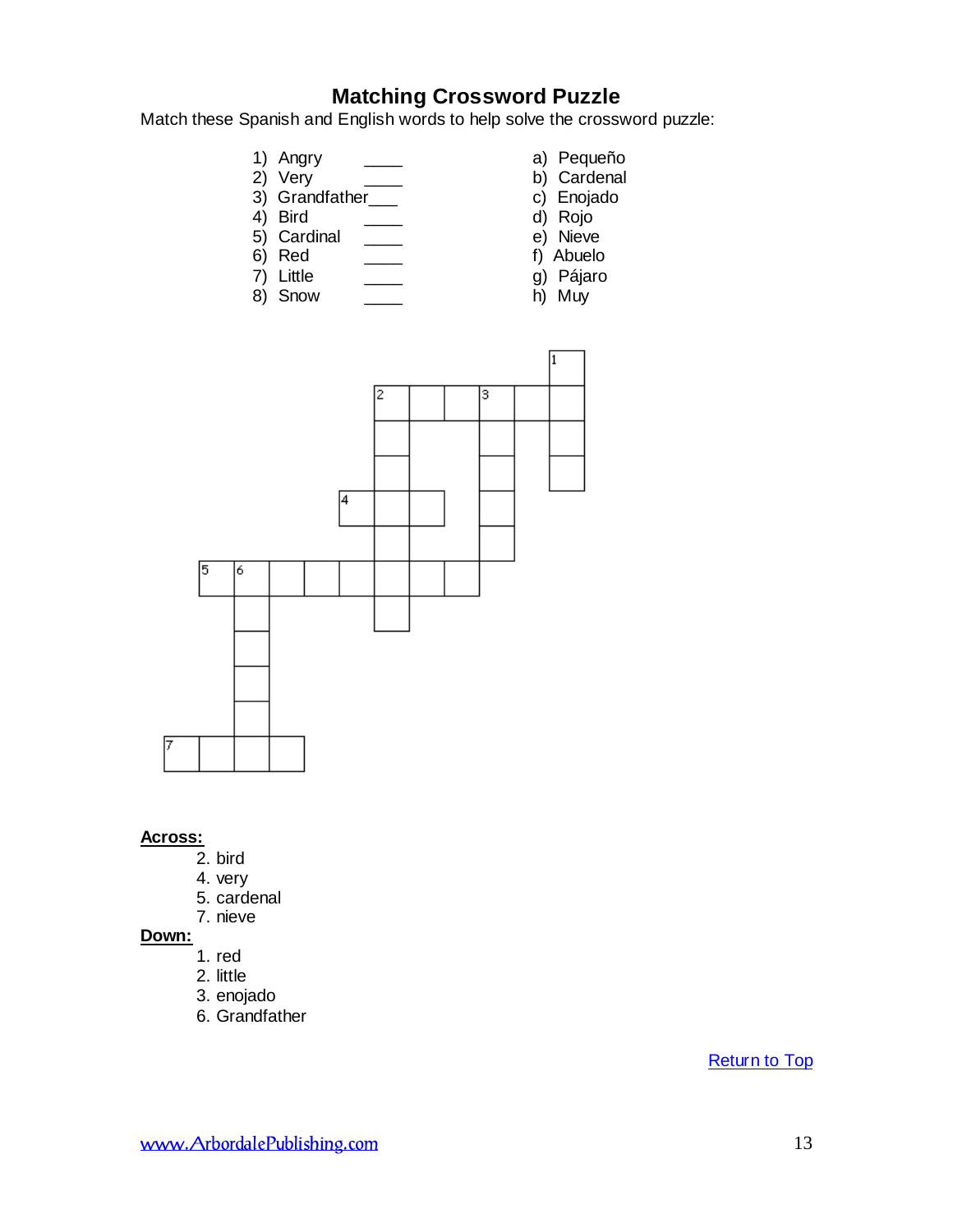# **Science Edible sorting and classifying activity**

<span id="page-13-0"></span>Gather together a cup of edible "sorting items." For example:

- As many different kinds of M&Ms as you can find
- Chocolate & peanut butter chips
- Hershey kisses
- Peanuts or other type of nuts

Ask the child to sort the items into groups. There is no right and wrong, only what makes sense to the child. When finished, ask the child:

What criteria or attribute (color, size, ingredient, etc.) did you use to sort the items?

- Are there some items that fit more than one group or don't fit any group?
- Is it easy to sort or were there some items that were a little confusing?

If more than one person did this, did everyone sort by the same criteria? To really extend the learning, graph the attributes used to sort the items. *(blank graph below)*

# **Sorting by attribute graph**

Graph the attributes that children used to sort their items. What was the most common attribute (size, shape, color, etc.) used?

| 10         |  |  |  |
|------------|--|--|--|
| 9          |  |  |  |
| 8          |  |  |  |
| ⇁          |  |  |  |
| 6          |  |  |  |
| 5          |  |  |  |
| 4          |  |  |  |
| 3          |  |  |  |
| ົ          |  |  |  |
|            |  |  |  |
| Attribute: |  |  |  |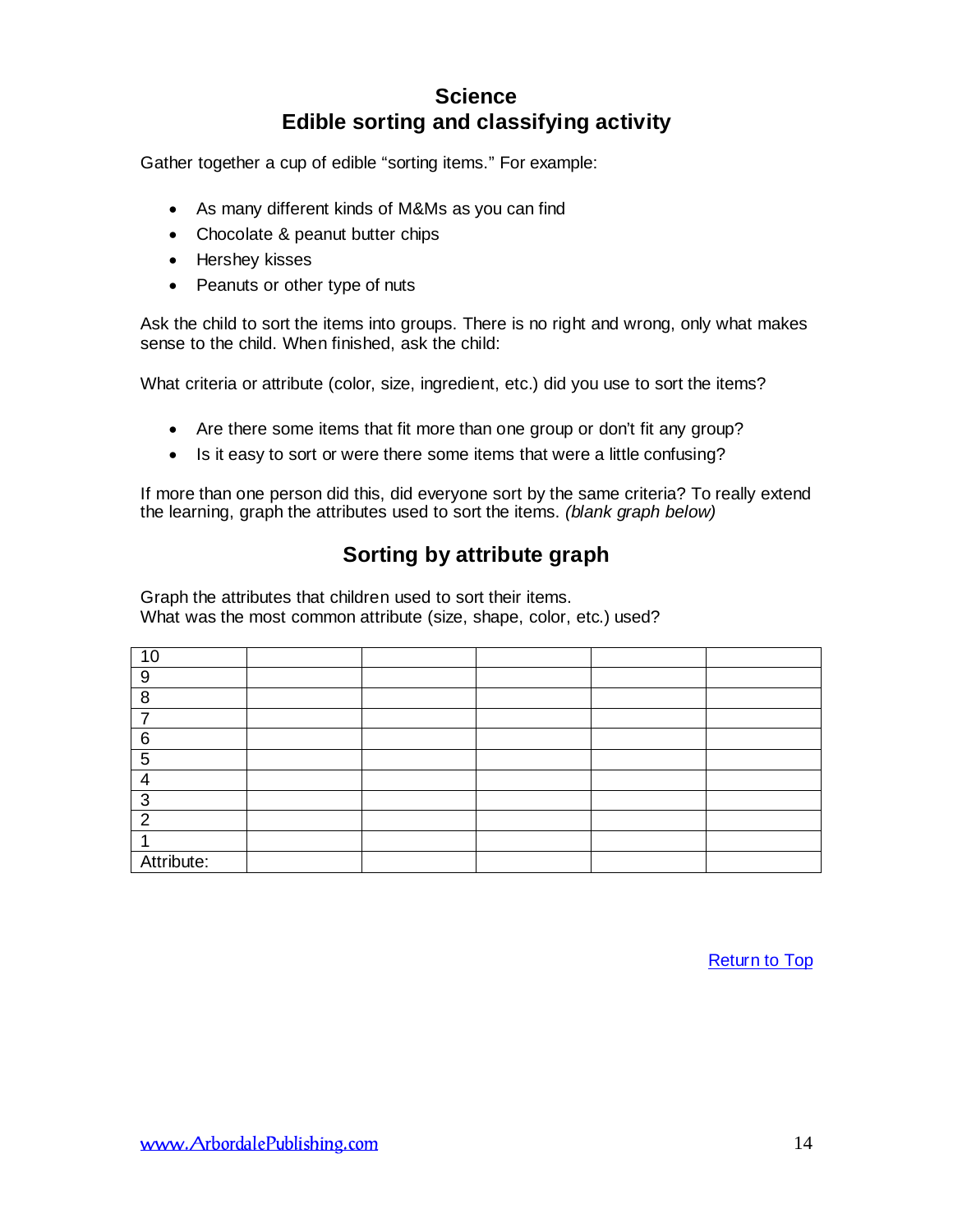# **Classifying animals**

Animals can be sorted too. What are some attributes you might use to sort animals?

- By habitat
- Do they have backbones?
- Do they have arms or legs?
- How many legs do they have?
- Do they have stripes or patterns on their bodies?
- Do they walk, swim, jump, or fly?

Some things are very easy for scientists to sort or classify, other things are not so easy. The first question they will ask is whether the item is (or was) alive or not. Both plants and animals are living things.

If the item in question is an animal, like the animals in the story, scientists will then ask other questions:

- Does it have hair or fur, feathers, or dry skin or scales?
- Does it breathe oxygen from air (lungs) or water (gills)?
- Are the babies born alive or from eggs?
- Does the baby eat milk from its mother?
- Is it warm or cold-blooded?
- How many body parts does the animal have?

By answering these (and other) questions, scientists can sort or classify the animals into "classes" such as mammal, bird, reptile, fish, amphibian, or insect.

# **Animal classification chart at class level (vertebrates)**

Information on the five classes of **vertebrates** (animals with backbones) is given in the table below. Using information found in the book or below, fill in the blanks for each of the animals mentioned in the book (text and the *For Creative Minds* section). Some of the information may be determined by looking at the illustrations. For example, if the animal breathes water, it will be shown living in the water. If the information is not in the book, it has already been filled in.

Have the children use the chart to determine to which class of animals each animal belongs (mammal, bird, fish, or reptile). The chart may also be used to complete a Venn diagram.

|                 | Breaths oxygen<br>air or water | Warm or cold-<br>blooded | Lays eggs or<br>live birth | Hair, scales, or<br>feathers |
|-----------------|--------------------------------|--------------------------|----------------------------|------------------------------|
| <b>Mammals</b>  | Air                            | Warm                     | Mostly live                | Hair                         |
| <b>Birds</b>    | Air                            | Warm                     | Eggs                       | <b>Feathers</b>              |
| <b>Fish</b>     | Water                          | Cold                     | Varies                     | <b>Scales</b>                |
| <b>Reptiles</b> | Air                            | Cold                     | Mostly eggs                | <b>Scales</b>                |
| Amphibians      | Water, then air                | Cold                     | Eggs in water              | Moist skin that              |
|                 |                                |                          | to larva                   | is naked &                   |
|                 |                                |                          |                            | smooth                       |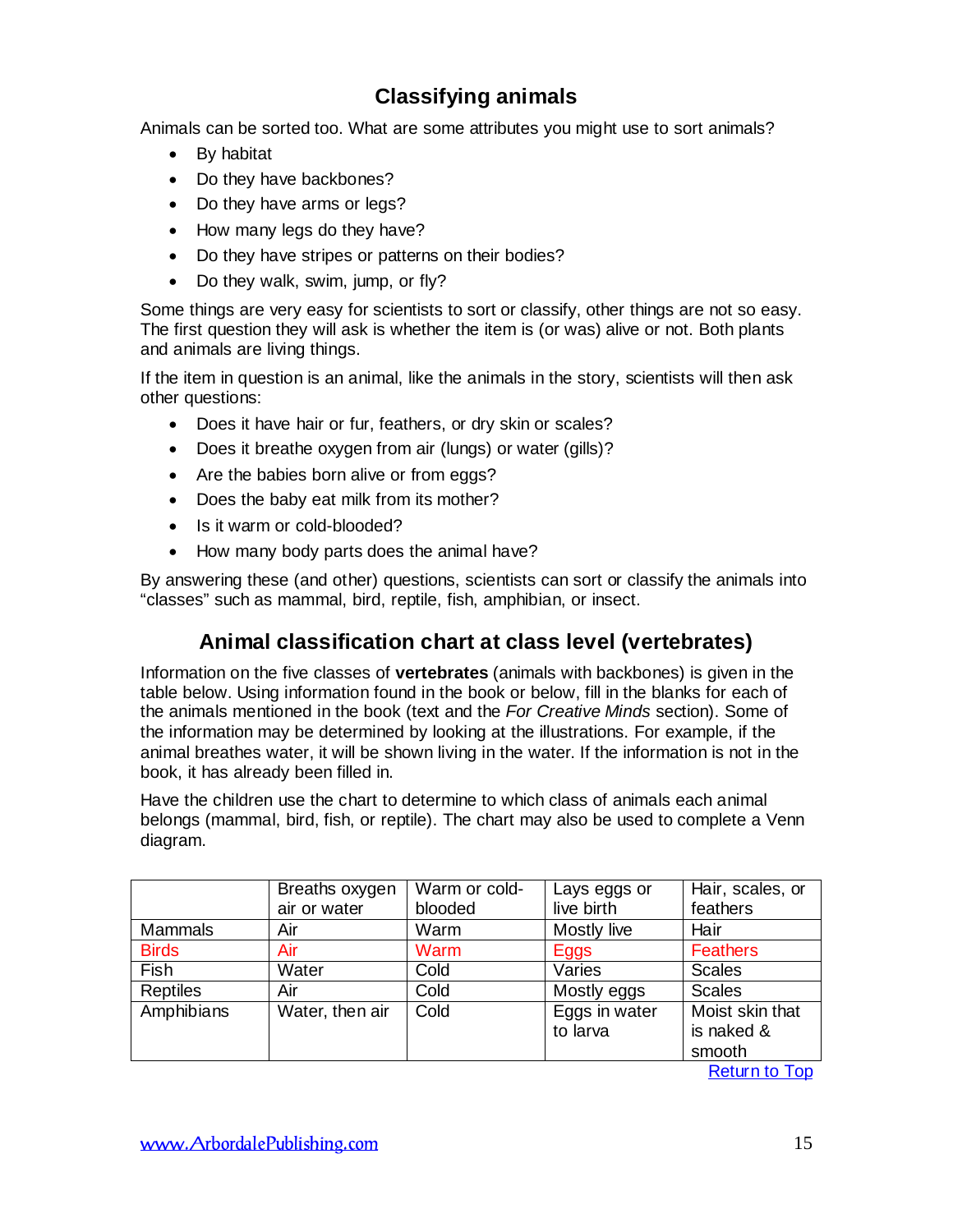*Bird Life Cycle* Sequence Sentence Strips for: *Christmas Eve Blizzard* (2005) *Loon Chase* (2006) *The Best Nest* (2008) *Whistling Wings* (2008)

Preparation: Cut into sentence strips, laminate if desired, and place in a "center." Have children put the events in order. Children may work alone or in small groups. Cards are in order but should be mixed up when cut apart.

-------------------------------------------------------------------------------------------------------------

The female lays her eggs in the nest. Depending on the type of bird, she will lay between two to six eggs.

-------------------------------------------------------------------------------------------------------------

She then sits on the nest to keep the eggs warm (**incubate**) until they hatch—about two weeks.

-------------------------------------------------------------------------------------------------------------

While the female is incubating the eggs, the male will guard them. If a predator gets too close, the male will make a lot of noise and fly around to try to distract the predator from the nest. He will also deliver food to the female as she sits on the nest.

-------------------------------------------------------------------------------------------------------------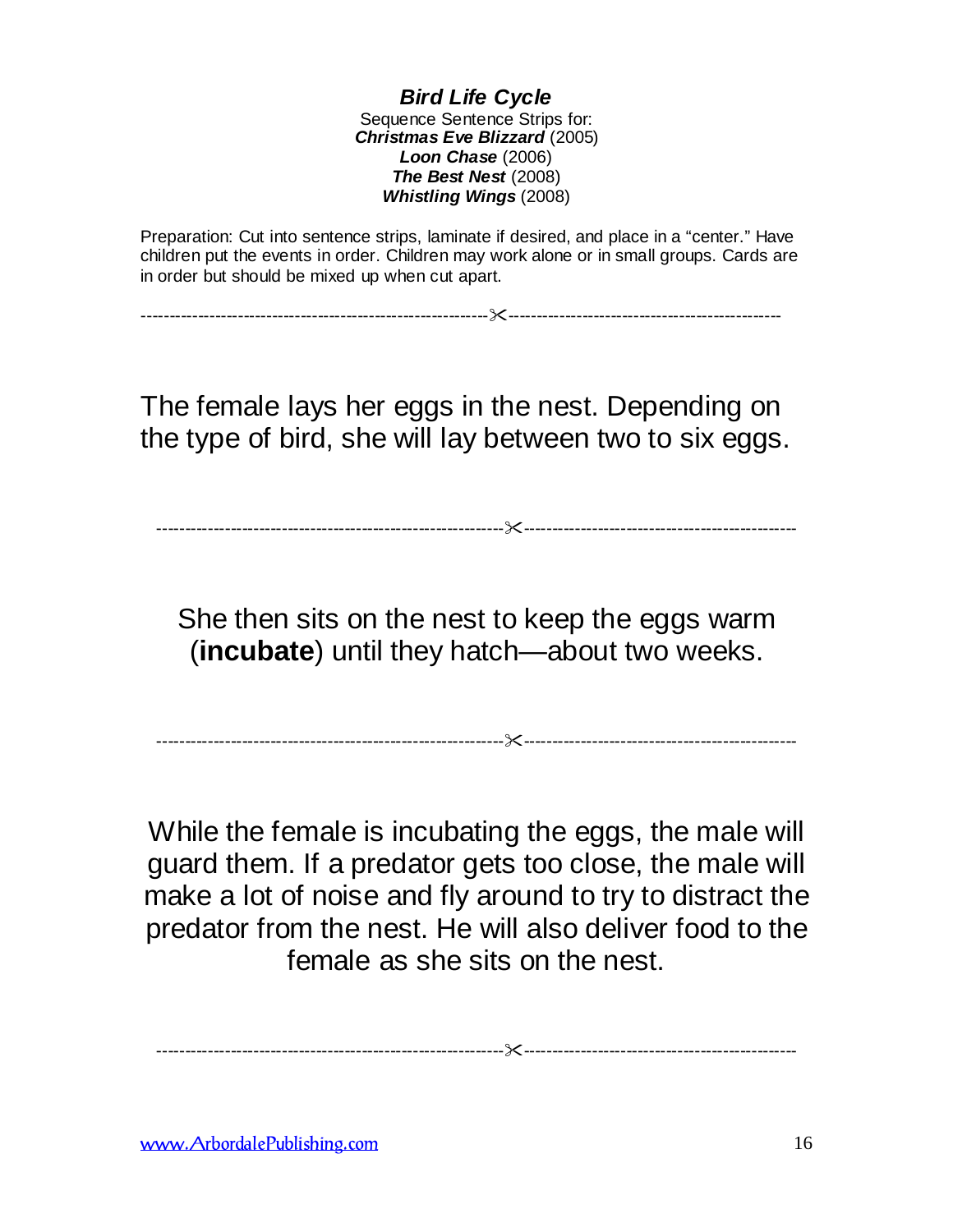The baby birds **hatch** out of the eggs.

-------------------------------------------------------------------------------------------------------------

The babies are called **nestlings** while they live in the nest. It takes a few weeks for their feathers to develop and for them to be big enough to fly.

Usually both the male and female care for the nestlings by keeping them warm and feeding them.

-------------------------------------------------------------------------------------------------------------

-------------------------------------------------------------------------------------------------------------

Once they start to fly, they are called **fledglings**. They will fly to and from the nest for another week or two, still being feed by their parents.

-------------------------------------------------------------------------------------------------------------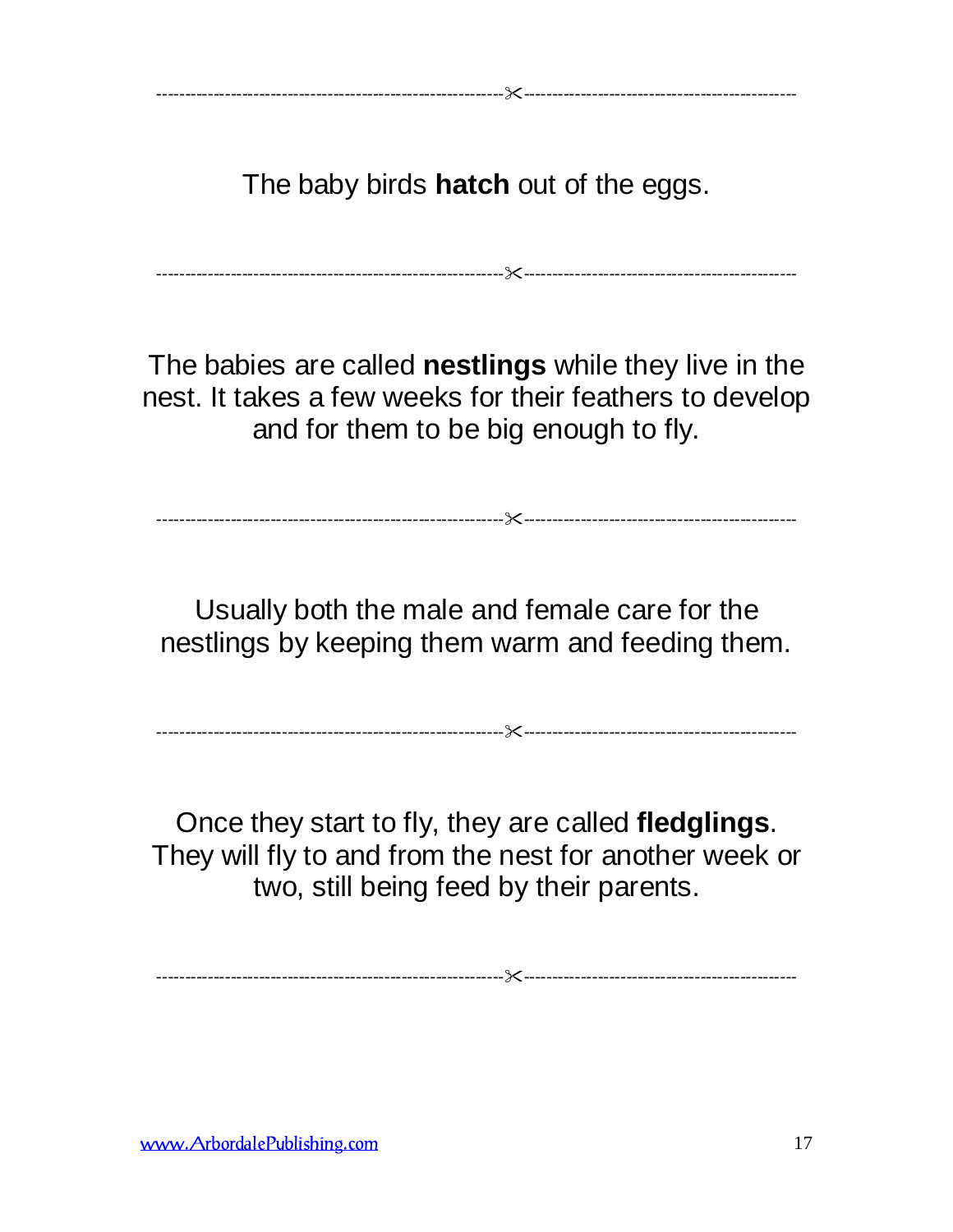The parents provide less and less food to teach the fledglings how to find food. After a short amount of time the parent birds chase the fledglings out of the nest.

-------------------------------------------------------------------------------------------------------------

-------------------------------------------------------------------------------------------------------------

Many birds will lay several groups of eggs (**broods**) a year. Sometimes the female lays more eggs within days of one brood leaving the nest.

-------------------------------------------------------------------------------------------------------------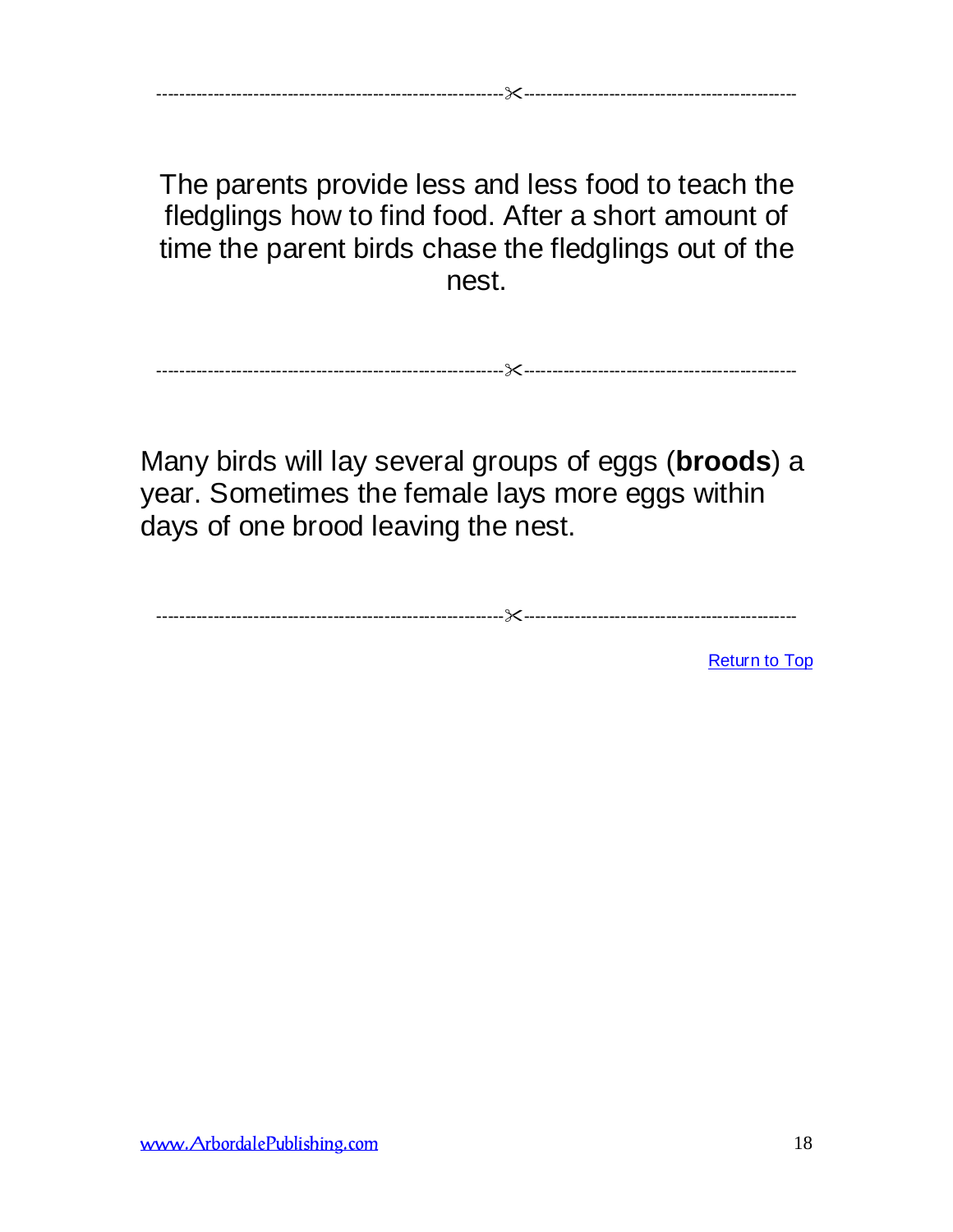# **Adaptations**

Adaptations help animals to live in their habitat: to get food and water, to protect themselves from predators, to survive weather, and even to help them make their homes.

Camouflage is an adaptation to help animals hide from predators or prey that they want to catch and eat.

Why are the birds in the picture below harder to find in the snow than a cardinal? Describe how the birds in the picture below are using camouflage. How many birds can you find in the picture?



[Return to Top](#page-0-0)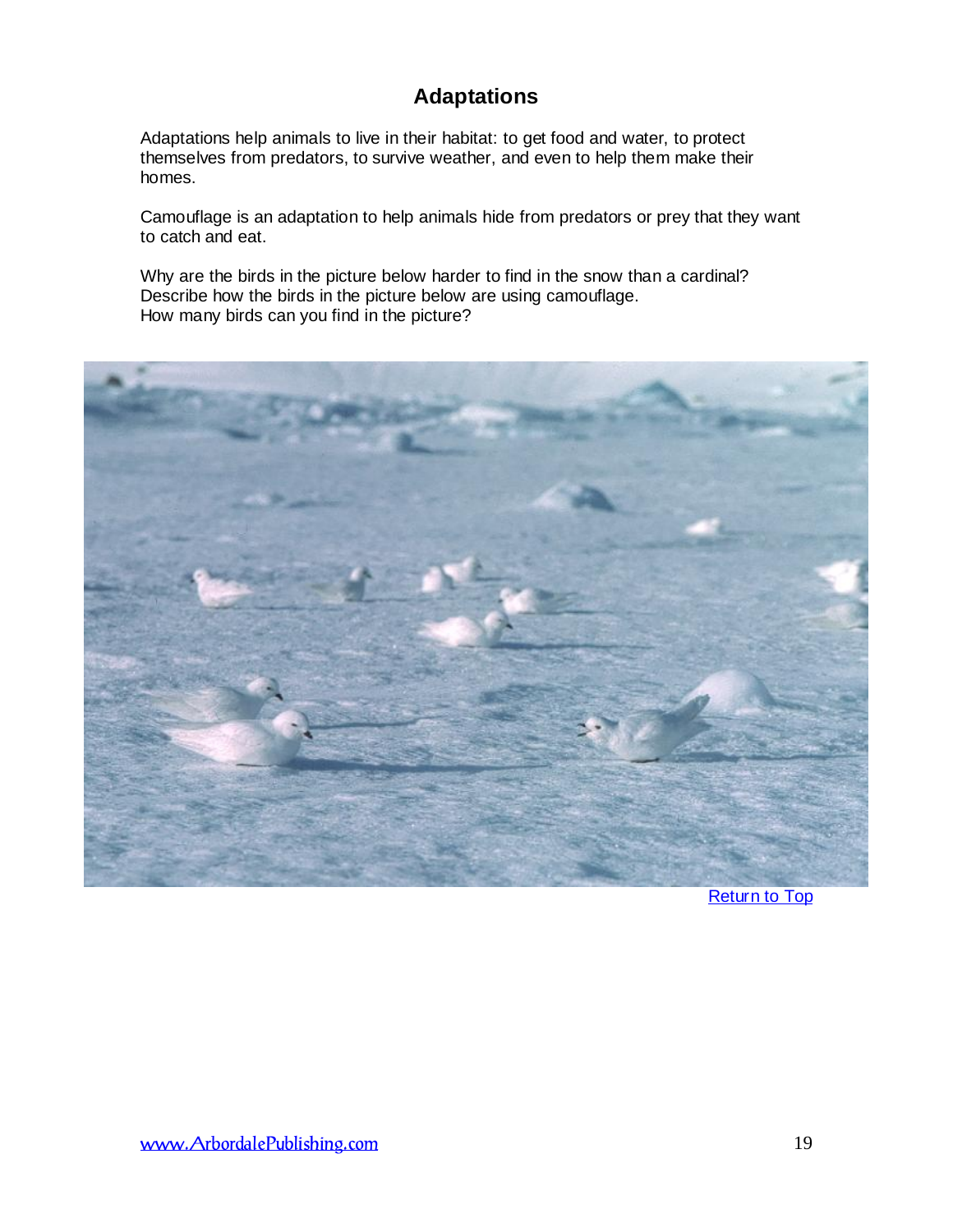#### **Think it through or look it up**

- Birds don't have blankets or soft, cozy beds so where and how do you think they sleep? Could you sleep like birds do? Why or why not? *(Note to teachers and parents: Birds sleep while either standing or sitting with their feet locked on branches or their nails clinging to tree-trunks. They insulate themselves by fluffing out their feathers to prevent their body heat from escaping.)*
- What kinds of birds do you have in the backyard or in the playground?
- Do you know what kind of foods they eat? (Fruit, nuts, bugs, worms, etc.)
- How do the baby birds eat?
- What seasons during the year do you want to stay inside for most of the day? Are the summers where you live very hot? or are the winters where you live very cold? How do you think that the birds live through those seasons?







- What is a blizzard and what do you think makes it dangerous?
- Write or draw a description of what you would do before a blizzard or during a blizzard.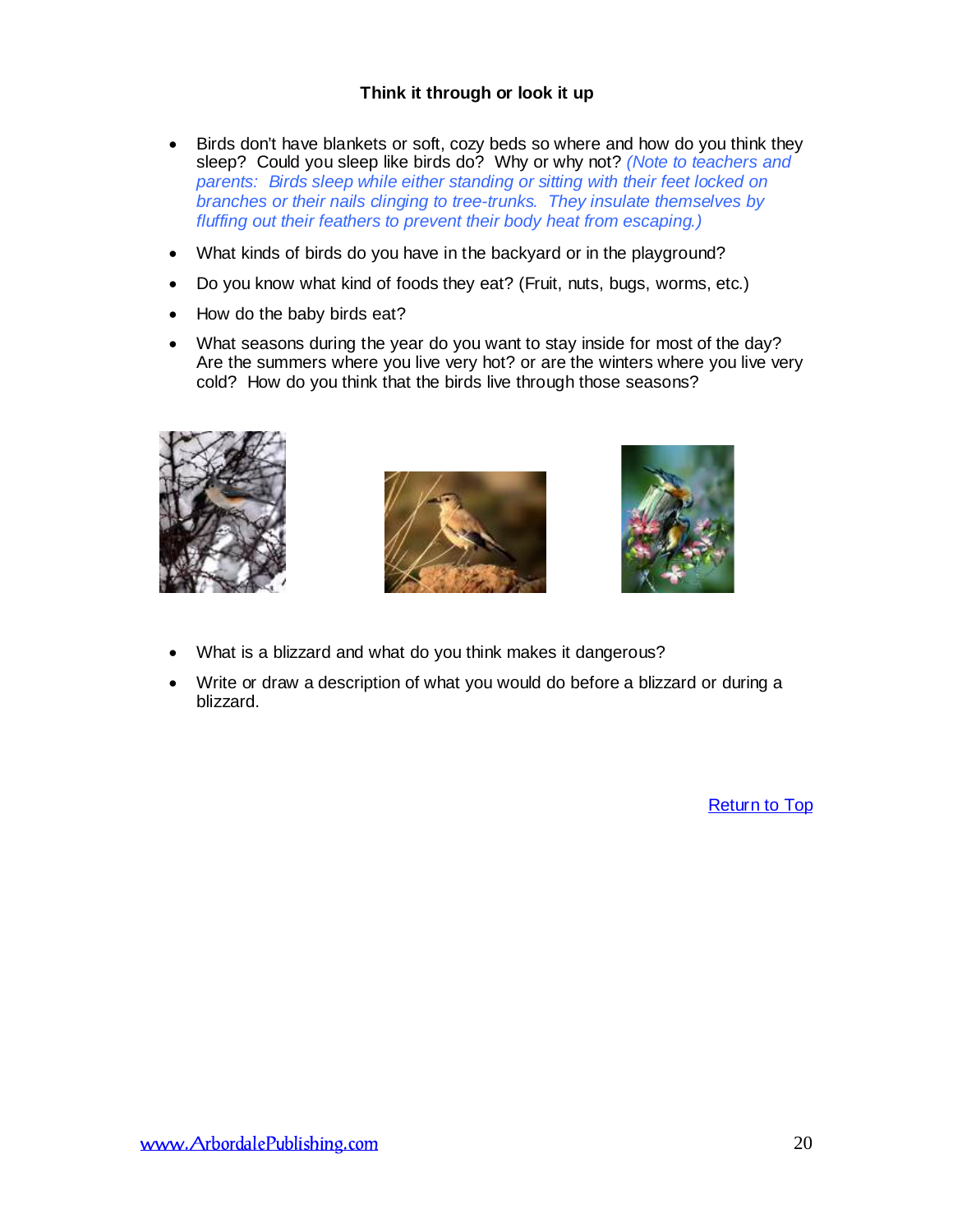# **Science journal**

Have children draw a picture to define the vocabulary word or concept

| bird      |  |  |
|-----------|--|--|
| feathers  |  |  |
| migration |  |  |
|           |  |  |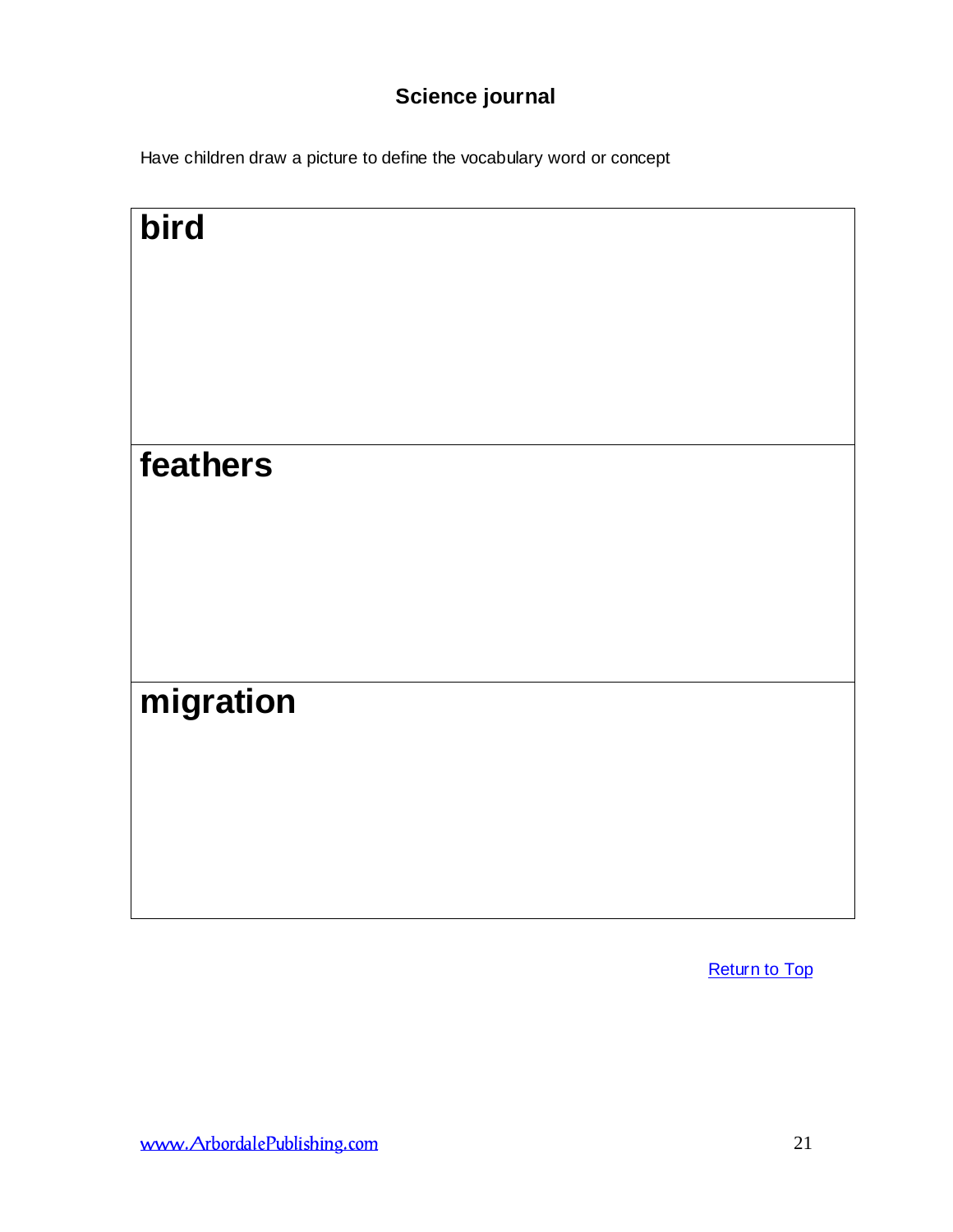

# **Label the Bird Body Parts**



#### **Word Bank**

beak wing & feathers tail & feathers

Birds are the only animals that have feathers. But not all birds can fly.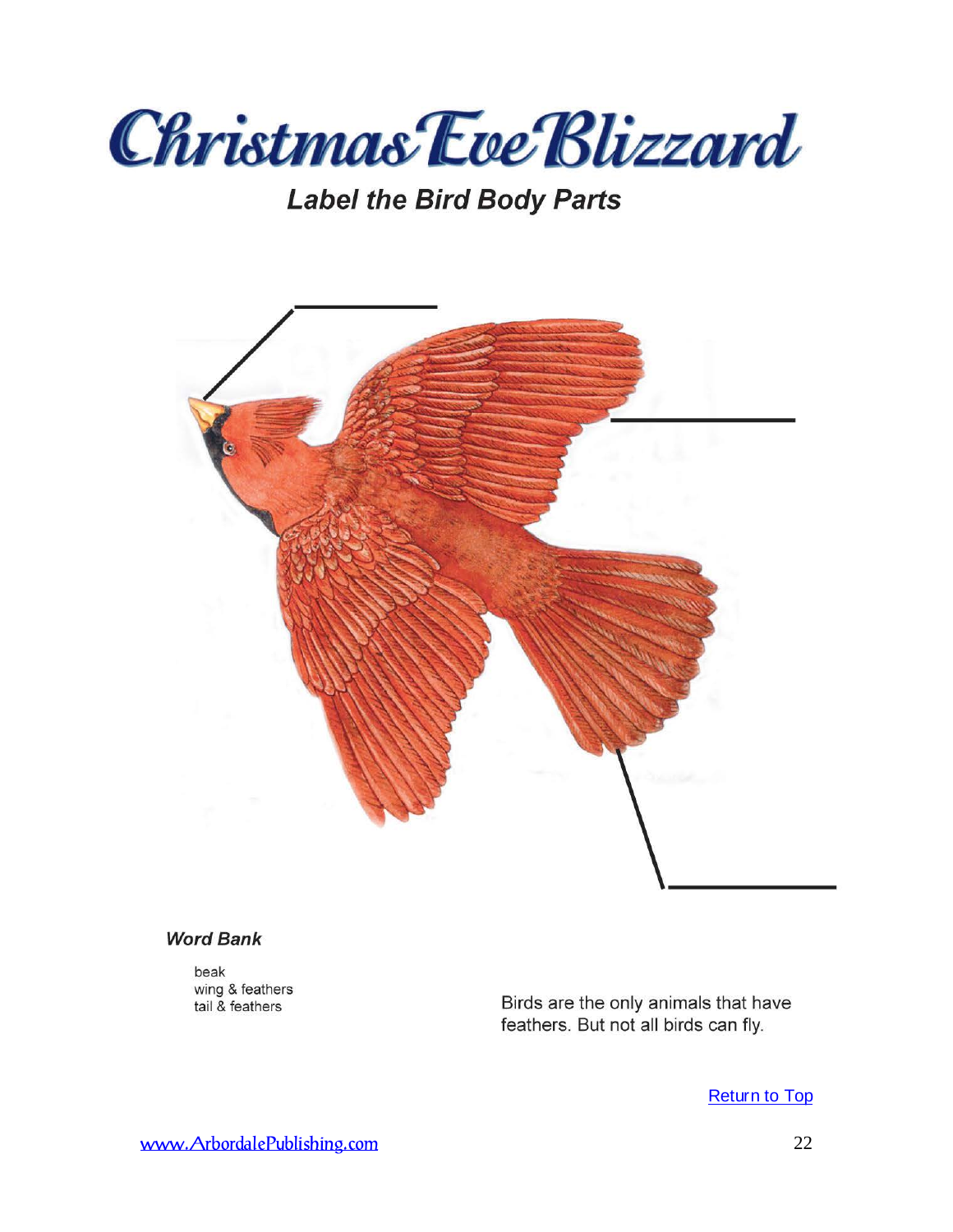# **Nature observation notebook**

Animals are busy around you at different times of the day or year. Birds are particularly fun and easy animals to watch.

Do different animals show up in your backyard at different times of day? Go in your backyard (or school playground) at different times of the day (morning, noon, evening and night) and write down the animals you see. Are they the same or different? What changes there during the day that might cause different animals to come out at different times (such as light or temperature)?

Keep a journal with the following information

- Where are you?
- What time of day is it?
- What is the weather? (clear/rainy/cloudy or hot/cold)
- What animals do you see?
- What are they doing?

Those are the animals that you can see. Are there animals that you can hear but can't see?

- What type of sounds do you hear?
- What type of animal do you think makes the sound?
- Is it one animal or many animals?

Do you think you would see the same animal at the same place and time tomorrow?

Do you see any "signs" that animals have been there?

- Feathers or bones?
- Tracks or footprints?
- Scat (poop?)
- Scratches or claw marks on trees?
- Partially eaten plants (leaves, nuts, pinecones) or other animals?
- Signs of nests or homes?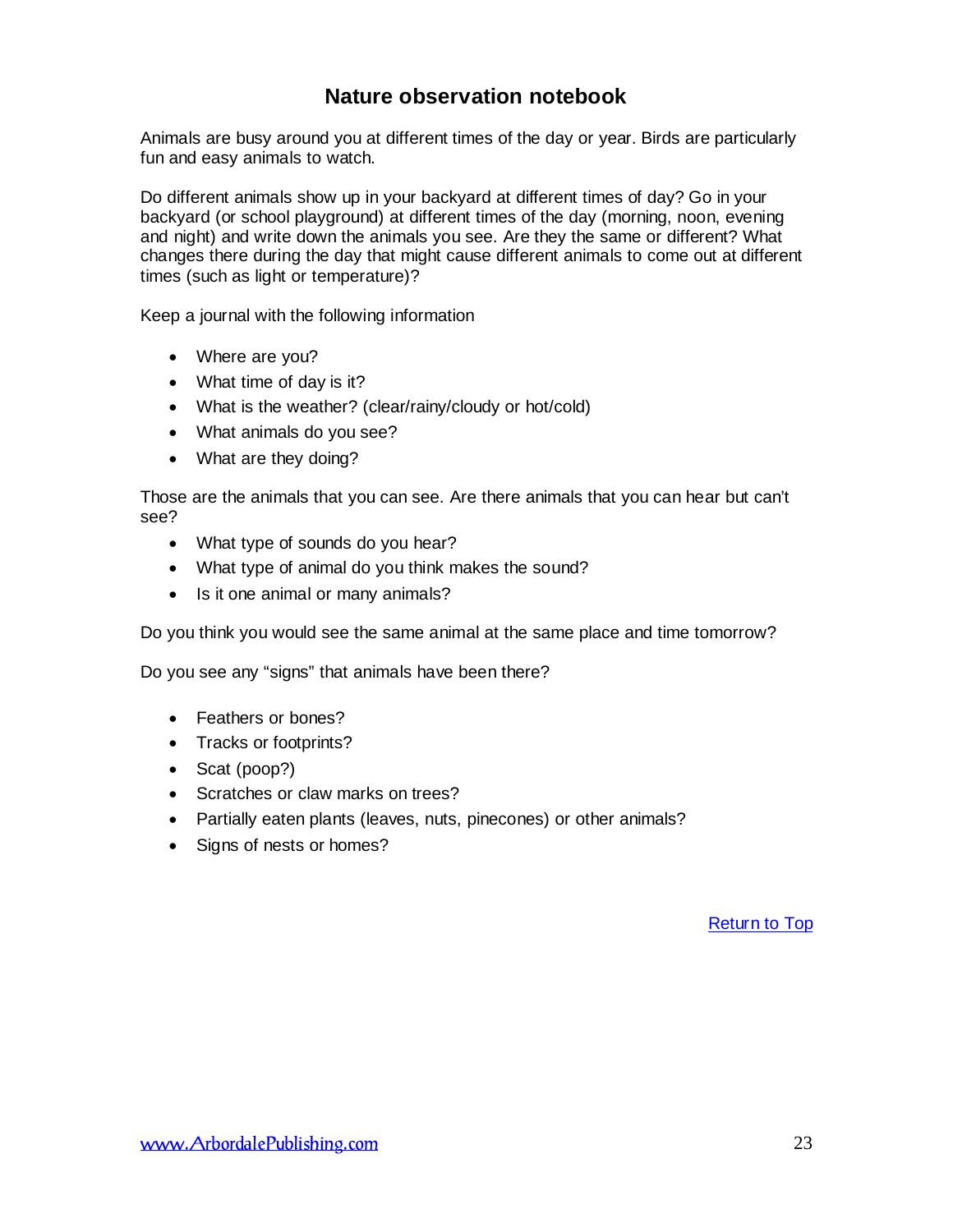# **Venn diagram**

Both birds and humans breathe air. What are some of the differences between birds and humans? Use the Venn diagram to show the characteristics that they share or that is unique.

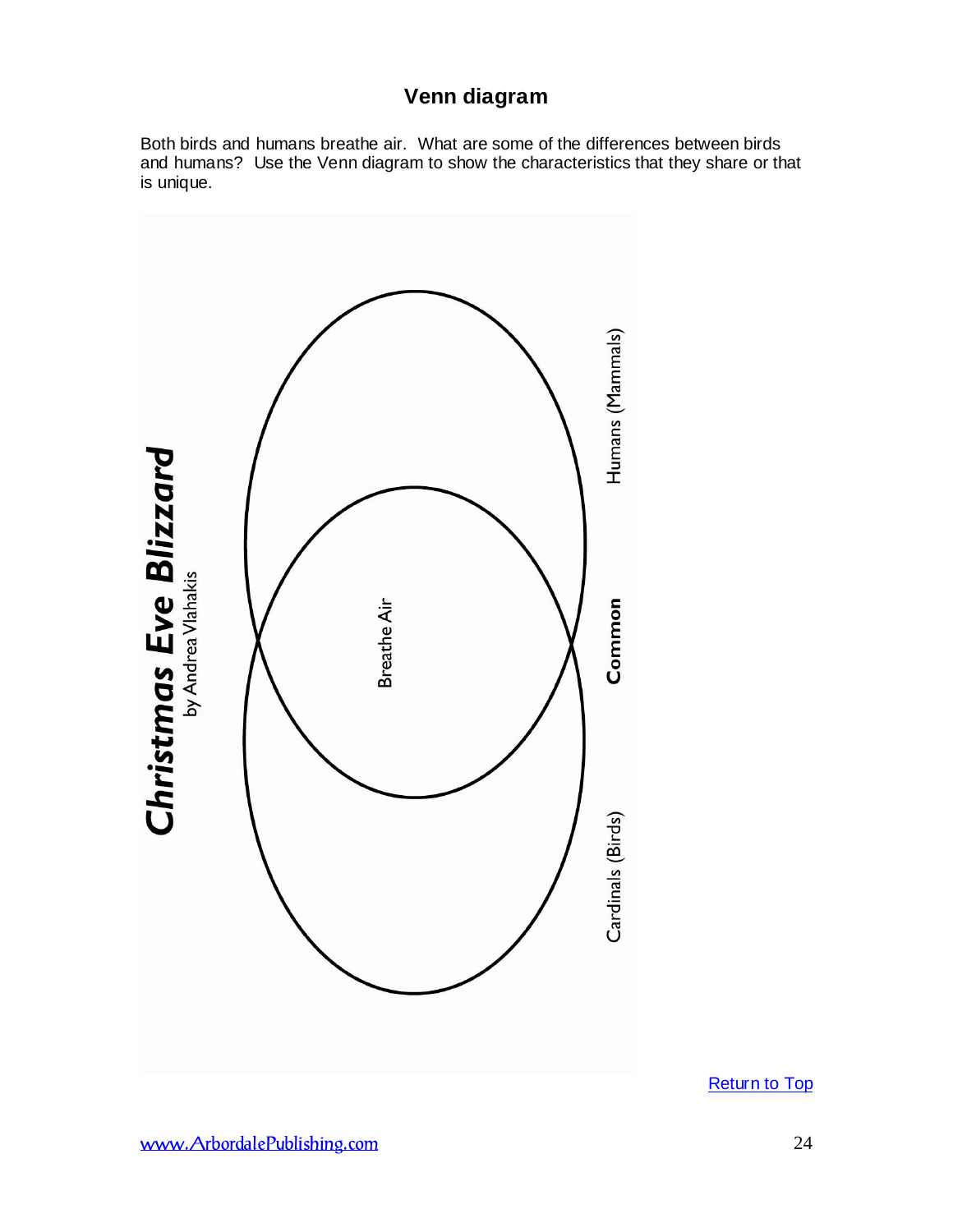**Bird Math** For use with *Christmas Eve Blizzard* (2005) *Loon Chase* (2006)

<span id="page-24-0"></span>

The wing span of an adult cardinal is 10 to 12 inches. The wing span of an adult loon can be as large as 58 inches.

- Which is the larger bird?
- By how much?
- Use a ruler to see how big it is and compare it to:
	- o your foot
	- o how tall you are
	- o a book
	- o a notebook
	- o a favorite toy

An adult cardinal weighs between one and two ounces (2 oz.) or less than two string cheeses. What other things can you find that are less than 2 oz.?

An adult loon weighs between 8 and 15 pounds. What other things can you find that weigh about 15 pounds?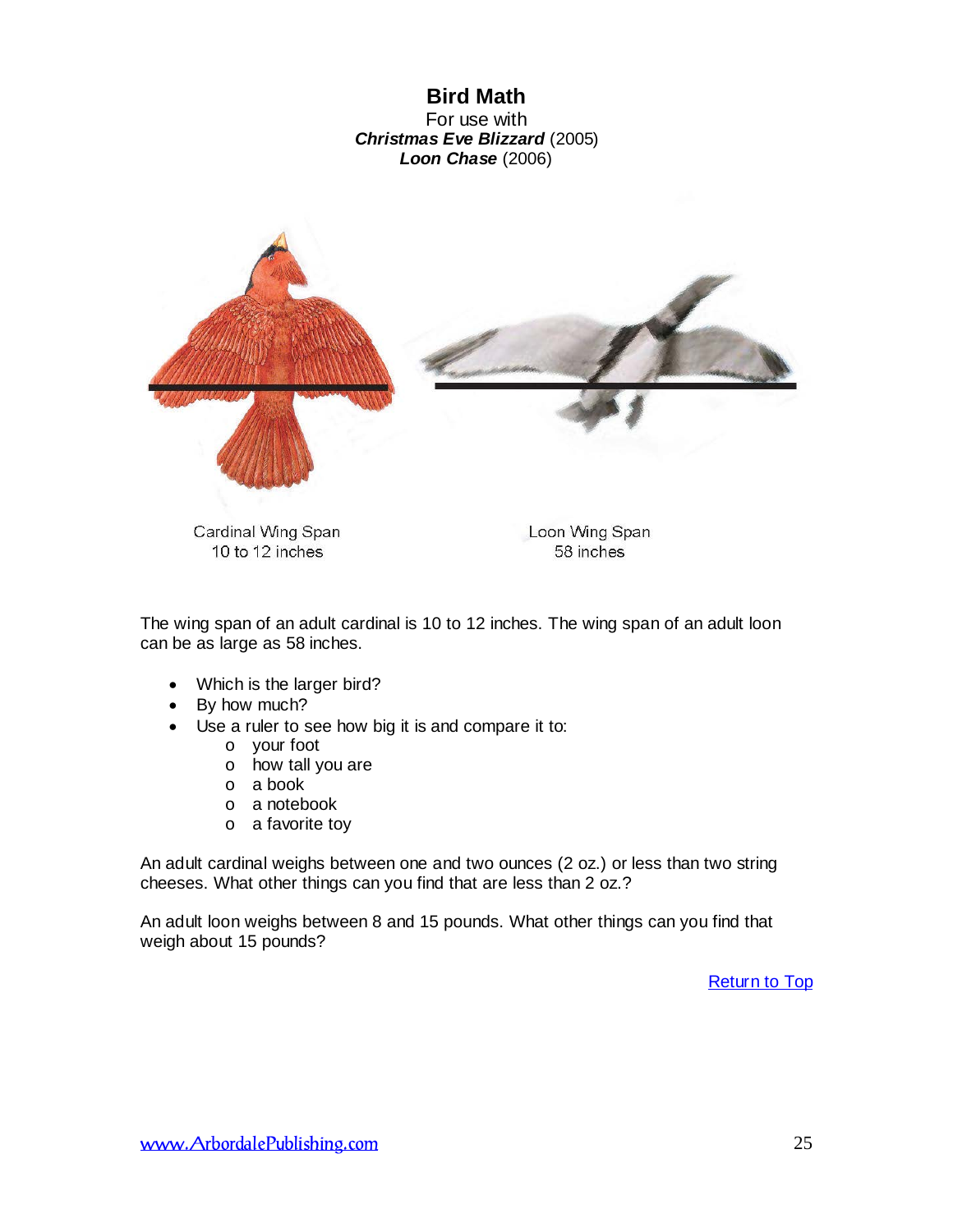#### Great Backyard Bird Count

The following data is taken from the Great Backyard Bird Count and indicated how many Northern Cardinals were seen in each state during the census period. Click on your state to see specific observation locations. For more information, go to: <http://gbbc.birdsource.org/gbbcApps/results>

Interestingly, there is also data about precipitation and storms leading up to the 2007 count also: [http://www.birdsource.org/gbbc/science-stories/2007-results/2007-gbbc](http://www.birdsource.org/gbbc/science-stories/2007-results/2007-gbbc-weather-details/)[weather-details/.](http://www.birdsource.org/gbbc/science-stories/2007-results/2007-gbbc-weather-details/) What correlations might there be between bird counts and the storms?

| <b>State/Province</b>       | <b>Number of Birds</b> | <b>Number of Checklists</b><br><b>Reporting the Species</b> |
|-----------------------------|------------------------|-------------------------------------------------------------|
| Alabama                     | 4,216                  | 801                                                         |
| <b>Alberta</b>              | 5                      | 5                                                           |
| Arizona                     | 469                    | 272                                                         |
| <b>Arkansas</b>             | 3,790                  | 615                                                         |
| Connecticut                 | 2,858                  | 922                                                         |
| Delaware                    | 1,672                  | 350                                                         |
| <b>District of Columbia</b> | 158                    | 32                                                          |
| Florida                     | 7,332                  | 1,911                                                       |
| Georgia                     | 12,922                 | 3,053                                                       |
| Hawaii                      | 56                     | 24                                                          |
| <b>Illinois</b>             | 8,468                  | 1,403                                                       |
| Indiana                     | 9,717                  | 1,320                                                       |
| <b>lowa</b>                 | 3,622                  | 694                                                         |
| <b>Kansas</b>               | 3,678                  | 629                                                         |
| Kentucky                    | 7,832                  | 1,101                                                       |
| Louisiana                   | 2,259                  | 424                                                         |
| Maine                       | 483                    | 219                                                         |
| Maryland                    | 8,714                  | 1,625                                                       |
| <b>Massachusetts</b>        | 2,192                  | 703                                                         |
| Michigan                    | 7,793                  | 1,555                                                       |
| Minnesota                   | 1,559                  | 442                                                         |
| <b>Mississippi</b>          | 6,321                  | 1,017                                                       |
| <b>Missouri</b>             | 9,269                  | 1,336                                                       |
| Nebraska                    | 1,803                  | 500                                                         |
| <b>New Brunswick</b>        | 31                     | 17                                                          |
| <b>New Hampshire</b>        | 616                    | 234                                                         |
| <b>New Jersey</b>           | 5,748                  | 1,625                                                       |
| <b>New Mexico</b>           | $\overline{2}$         | 1                                                           |
| <b>New York</b>             | 11,488                 | 3,322                                                       |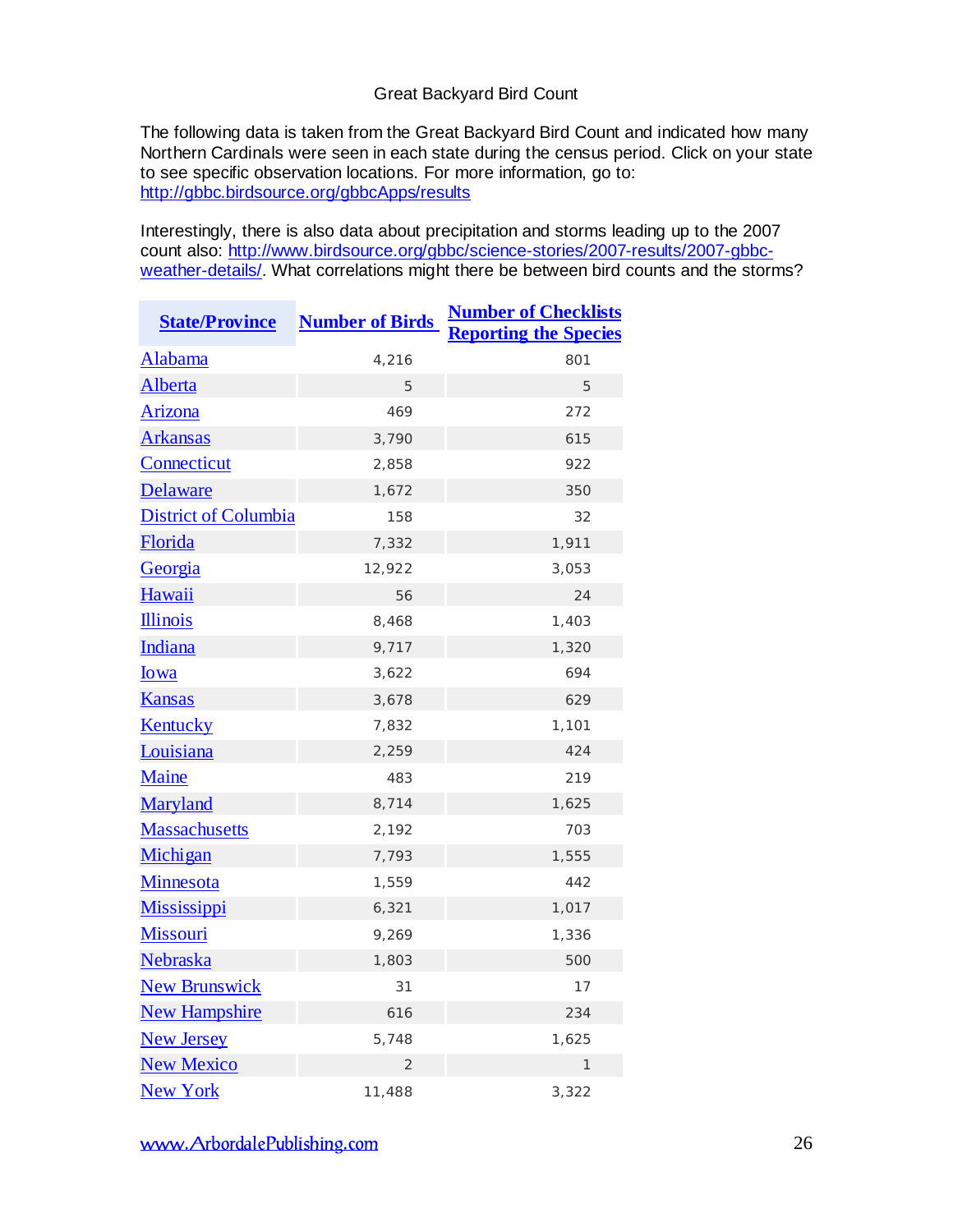| <b>North Carolina</b> |       | 14,405  | 3,124        |  |
|-----------------------|-------|---------|--------------|--|
| <b>North Dakota</b>   |       | 2       | 2            |  |
| <b>Nova Scotia</b>    |       | 10      | 9            |  |
| <b>Ohio</b>           |       | 19,038  | 2,683        |  |
| <b>Oklahoma</b>       |       | 2,661   | 415          |  |
| Ontario               |       | 2,416   | 756          |  |
| <b>Pennsylvania</b>   |       | 15,324  | 3,208        |  |
| Quebec                |       | 285     | 146          |  |
| <b>Rhode Island</b>   |       | 474     | 156          |  |
| <b>Saskatchewan</b>   |       | 1       | $\mathbf{1}$ |  |
| <b>South Carolina</b> |       | 4,048   | 1,004        |  |
| <b>South Dakota</b>   |       | 60      | 33           |  |
| <b>Tennessee</b>      |       | 8,741   | 1,347        |  |
| <b>Texas</b>          |       | 10,242  | 2,262        |  |
| <b>Vermont</b>        |       | 979     | 347          |  |
| <u>Virginia</u>       |       | 13,153  | 3,005        |  |
| <b>West Virginia</b>  |       | 3,765   | 494          |  |
| <b>Wisconsin</b>      |       | 3,487   | 822          |  |
|                       | Total | 224,164 |              |  |

Which state or Canadian province sited the most/least cardinals during the census? Why do you think that might be?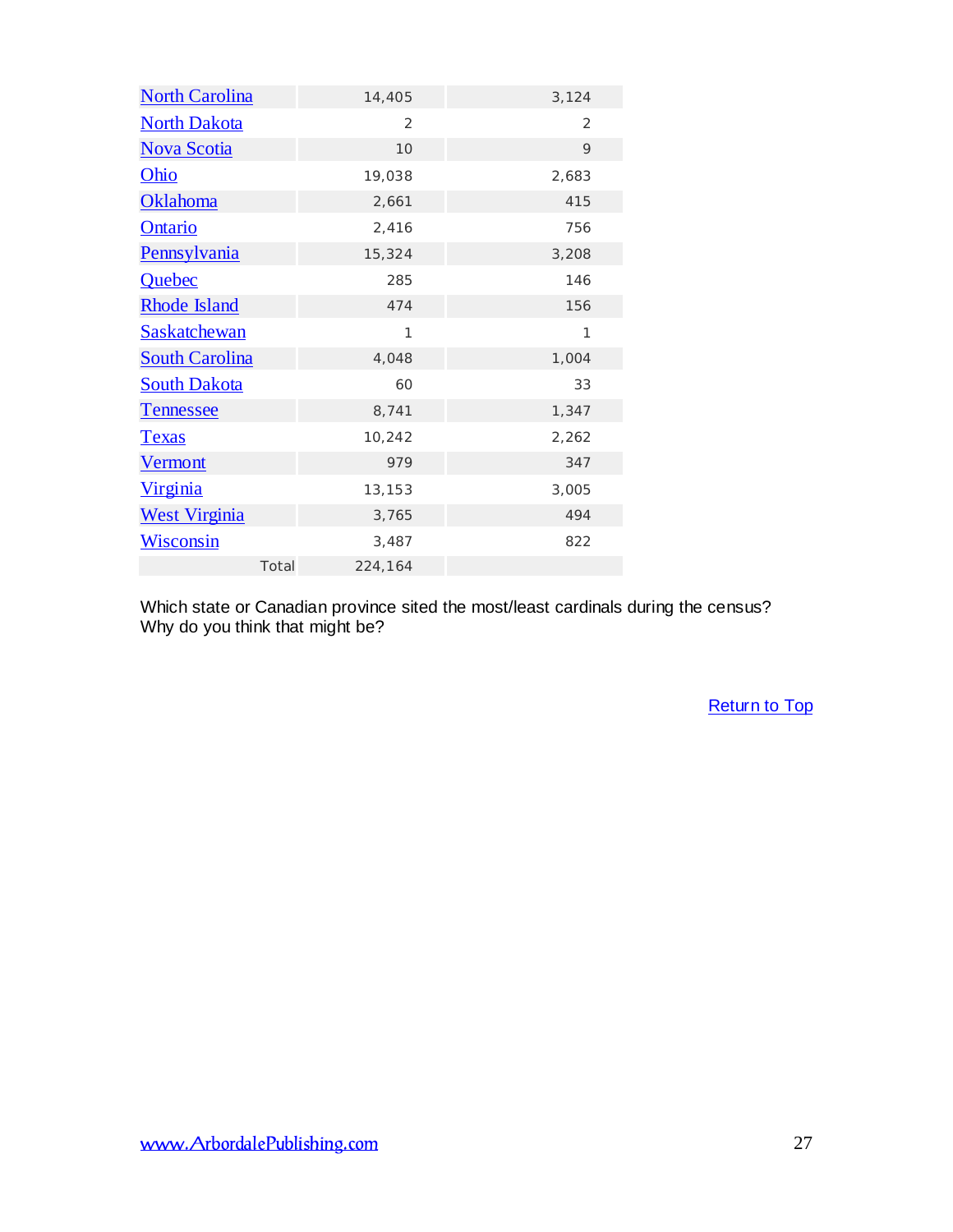# **Research and geography**

<span id="page-27-0"></span>Create a color code for the number of cardinals seen during the observation period.

\_\_\_\_\_\_\_\_\_\_\_ 1 to 25 \_\_\_\_\_\_\_\_\_\_\_ 26 to 50  $51$  to  $75$ \_\_\_\_\_\_\_\_\_\_\_ 76 to 100 \_\_\_\_\_\_\_\_\_\_\_ over 101

Using your color code and the information from the Great Backyard Bird Count on the previous pages, color the state to show how many loons were seen.

Circle the state in which you live. How many, if any, Northern Cardinals were seen in your state?

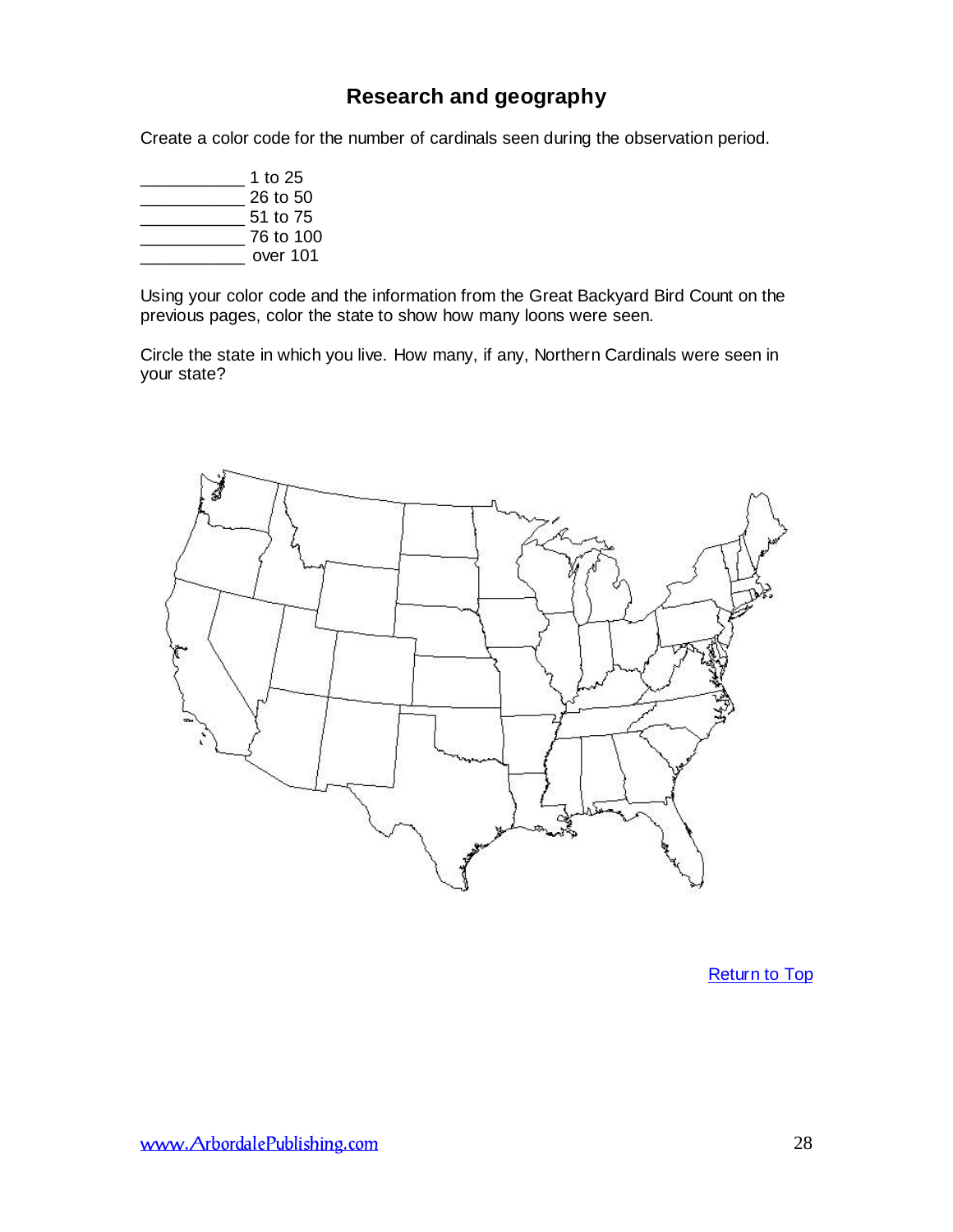

Range and Distribution of the Northern Cardinal [http://en.wikipedia.org/wiki/Northern\\_Cardinal](http://en.wikipedia.org/wiki/Northern_Cardinal)

The green in the above map indicates where Northern Cardinals live. Answer the following questions:

- Look for the state in which you live. Do cardinals live in your state?
- If you live in or visit Florida, is it possible for you to see a cardinal?
- If you live in or visit Utah, is it possible for you to see a cardinal?
- Would you find more cardinals on the east coast or the west coast of the US?

The Northern Cardinal is the state bird for each of the following states. Find the states on the map:

- Illinois
- Indiana
- Kentucky
- North Carolina
- Ohio
- Virginia
- West Virginia